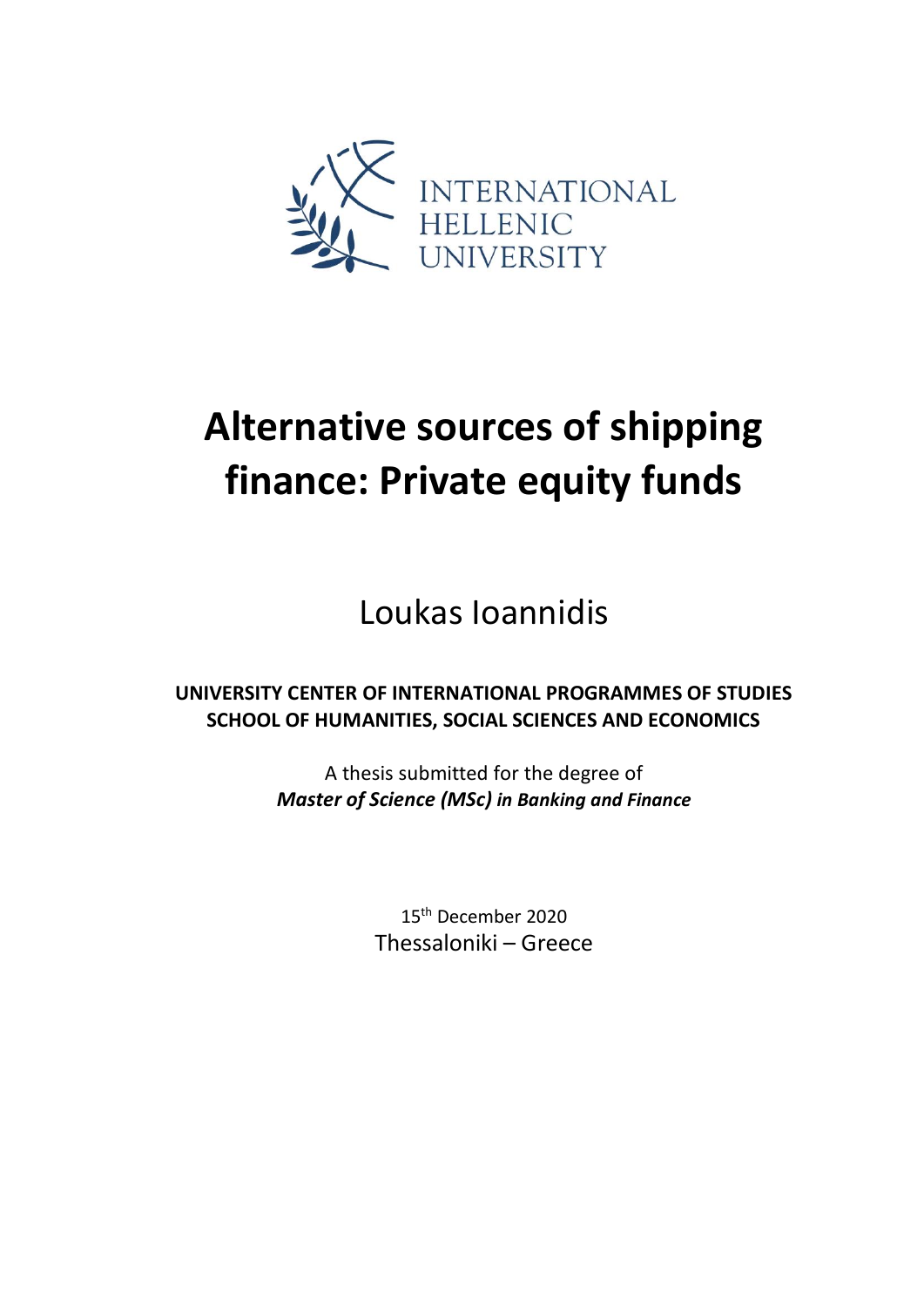Student Name: Loukas Ioannidis

SID: 1103170006

Supervisor: Prof. Dimitris Gavalas

I hereby declare that the work submitted is mine and that where I have made use of another's work, I have attributed the source(s) according to the Regulations set in the Student's Handbook.

> December 15, 2020 Thessaloniki - Greece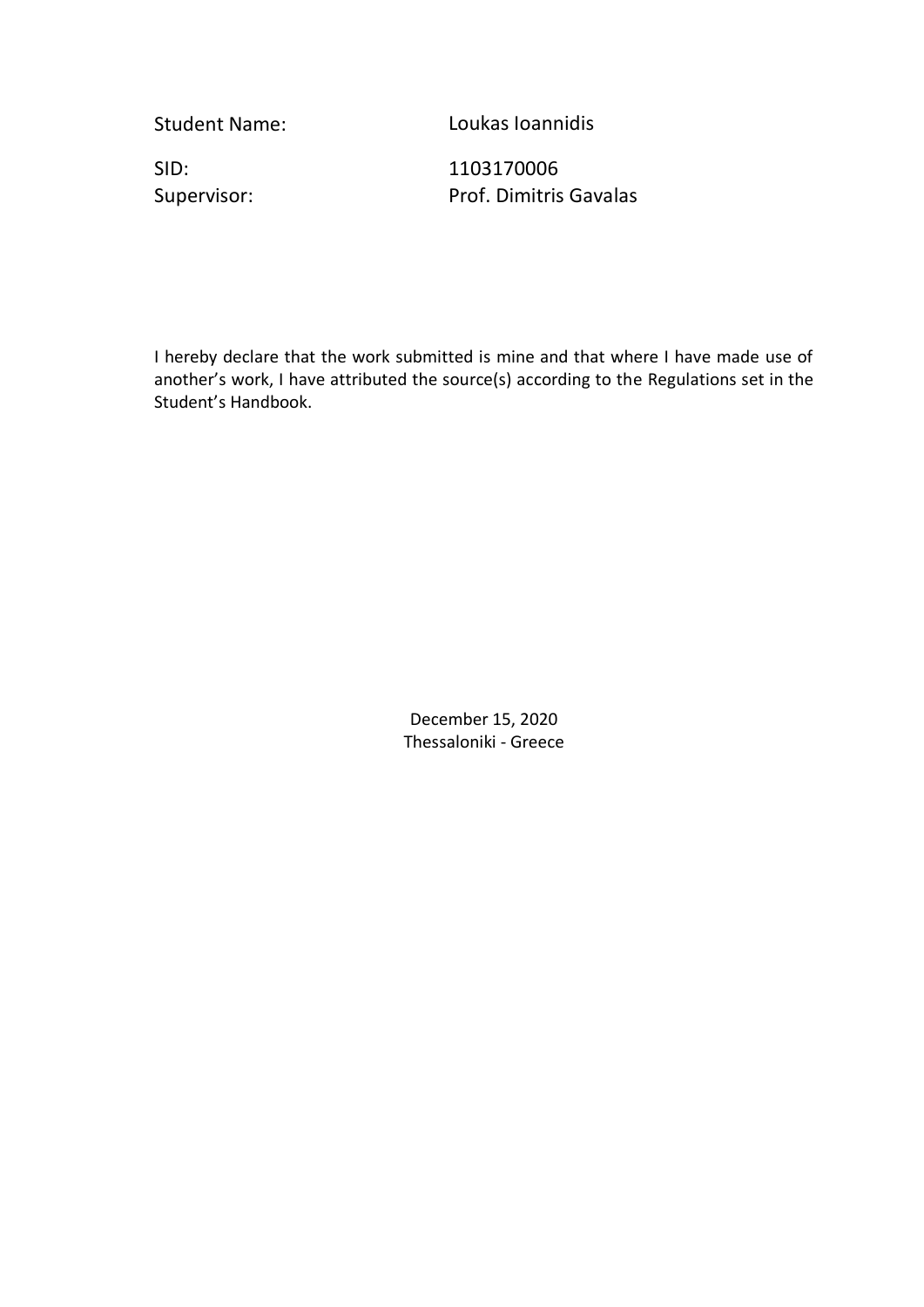# <span id="page-2-0"></span>**Abstract**

Shipping market was always an intrigue sector for financial analysis and conversation among the years. The way that shipping firms choose to finance their activities and the related investment projects has always been a great area for discussion and debate. The key object of this assignment is to summarize, collect and presume through surveys, research assignments and literature the case of private equity funds that cooperate with shipping companies.

Shipping finance has overall changed through the years regarding the capital structure of the firms with bank lending and shareholders' equity. New methods of finance gave more innovative and improvement solutions for the business until these days according to new capital structure in terms of cost of capital or asset value for the shareholders. We can also include that this new era for shipping finance demonstrates growth prospects that may be followed. There will be a great discussion about the Shipping Cycles, Shipping Finance Cycles and methods. The reasons that shipping firms seek for private equity financing and the purposes of Mezzanine financing.

The main questions that this assignment could satisfy with contentment answers will be: How much the private equity contributes to shipping finance? Why shipping companies prefer private equity financing than other methods? What is the nature of private equity funds in shipping market and their performance?

There will be a great mention on a case study of Star Bulk Carriers. A familiar shipping company with private equity funding. The capture of their strategies and their tactics will be discussed.

Keywords: Shipping Finance, Private Equity, Shipping, Shipping Cycles

Loukas Ioannidis 15/12/2020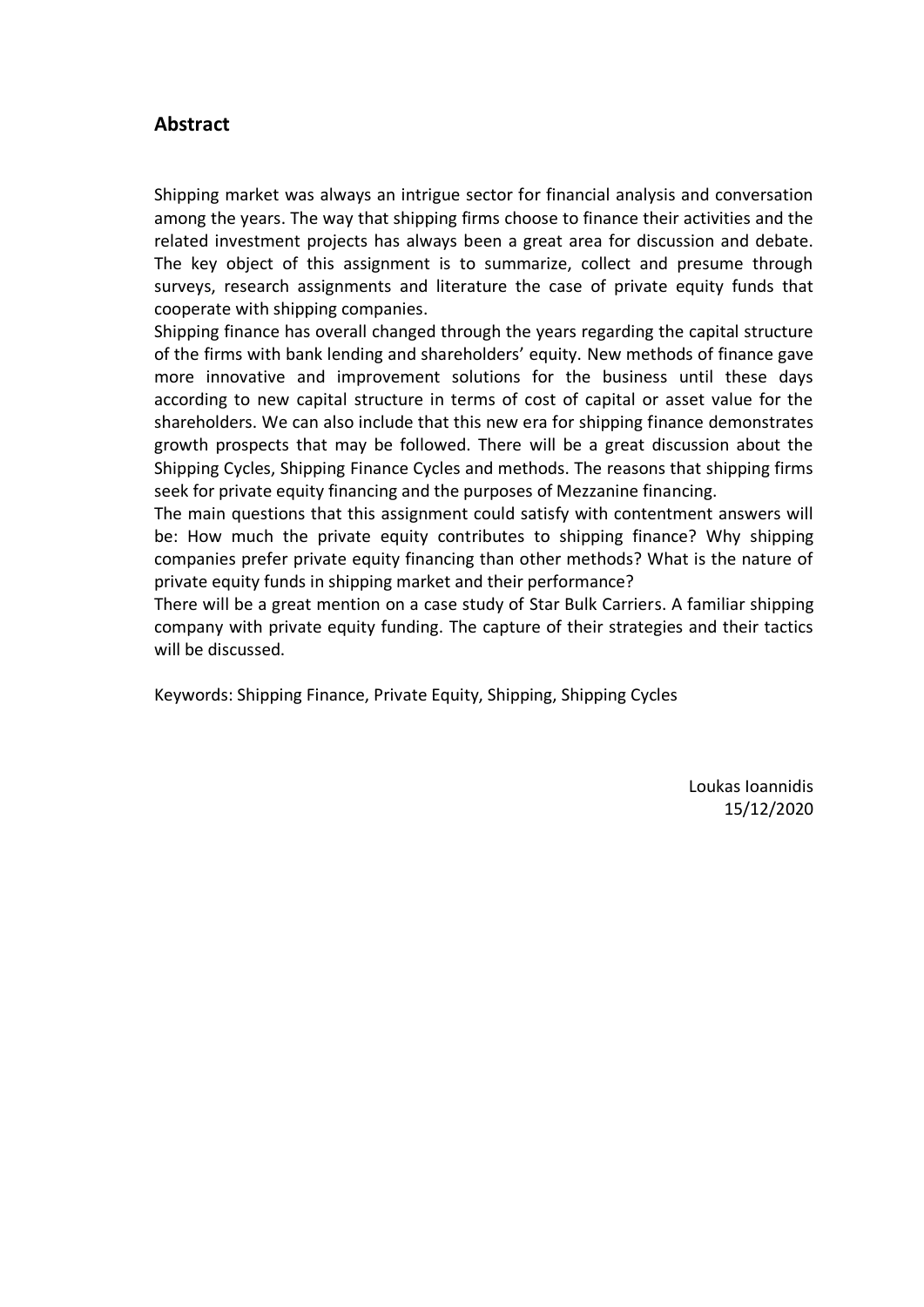# <span id="page-3-0"></span>**Preface**

There is always this admiration and pride of Greek society to the Shipping Industry. We can consider that it is in our DNA this affinity with the sea and the seaborne trade activity in general.

In my bachelor degree in University of the Aegean -Department of Shipping Trade and Transport I set the establishments for a great embrocate to the Shipping Market and Greek Shipping history. A great degree in a milestone of the Greek Economy.

But it was this master thesis and master degree of International Hellenic Universitydepartment of Banking and Finance that challenge me to put more effort, to study harder, to create more and more ambitions about my career and eventually to enhance interest in finance and banking sector.

There is no doubt that one of the reasons that I participate in this master's degree was my promptitude to combine my shipping knowledge together with financial sense and extended education of financial instruments and banking culture.

Shipping Finance was part of the elective courses in MSc in Banking and Finance. Instructor of the lecture was prof. Dimitris Gavalas, a respectable and well-contagious professor, with great academic work and banking experience. I must thank him for his undeniable help that he gave me, the patience and the mentoring that offered me the chance to complete this research.

Finally, I would like to dedicate this dissertation to my family for their support and comfort.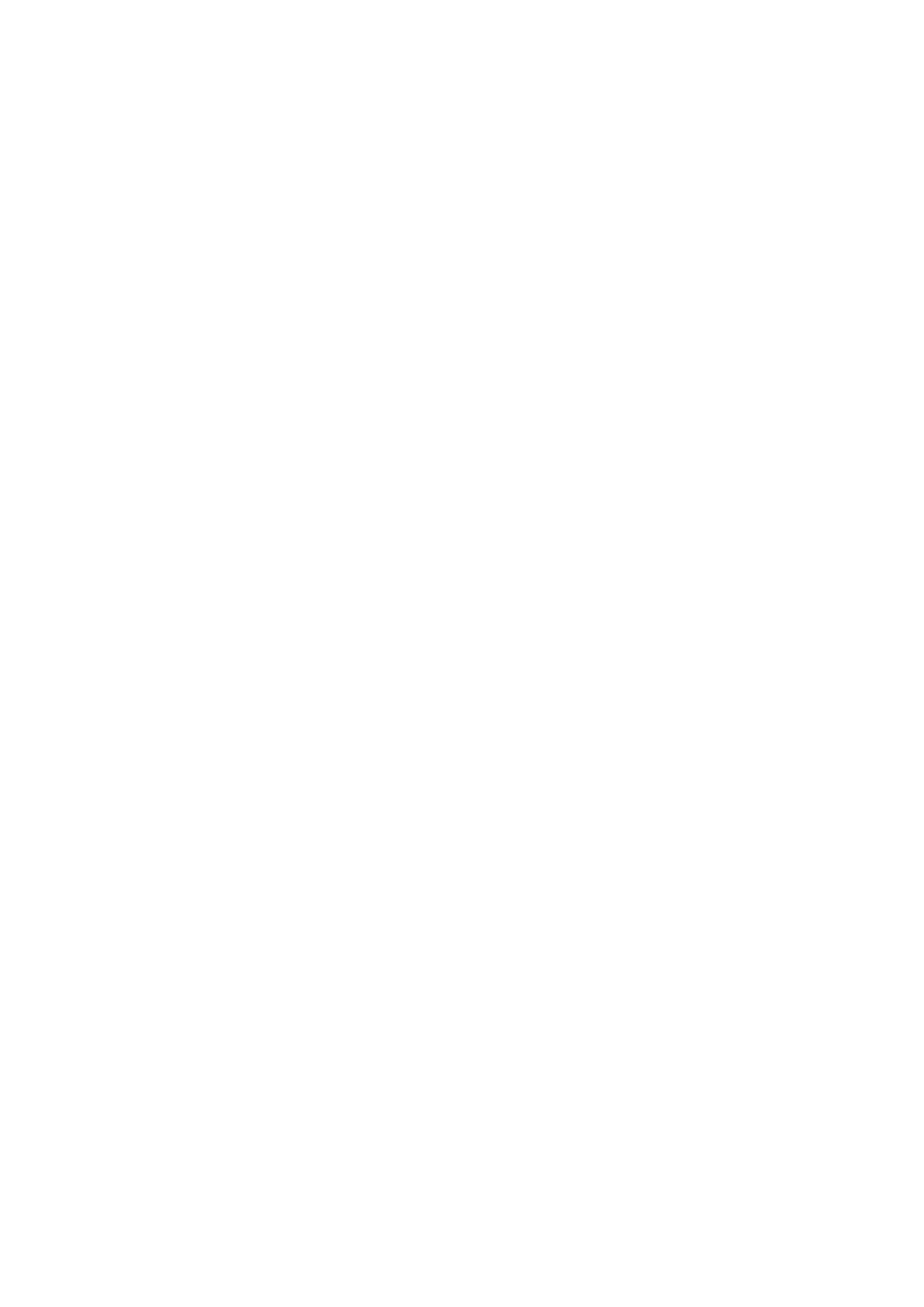# <span id="page-5-0"></span>**Contents**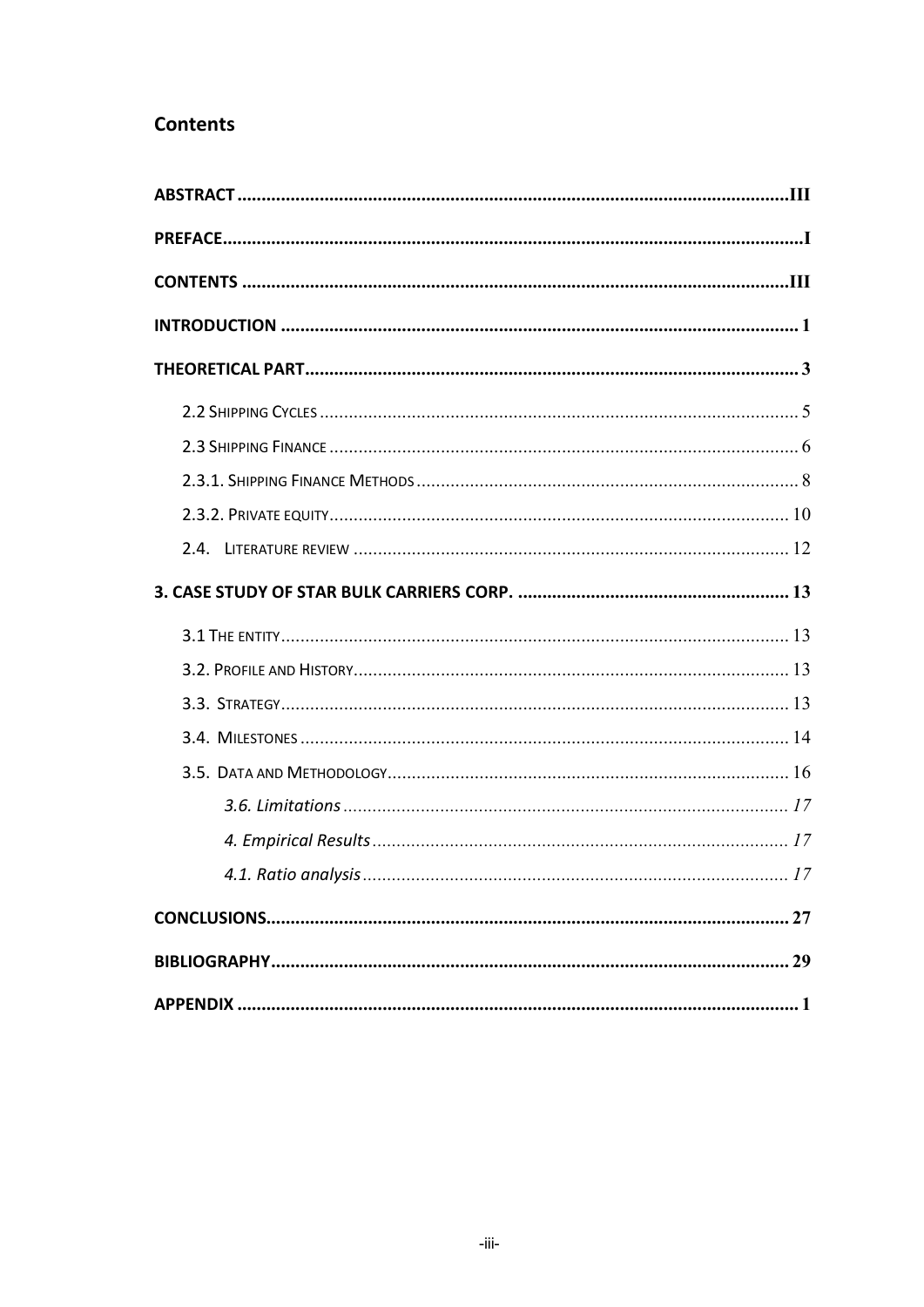# <span id="page-6-0"></span>**Introduction**

Shipping market as an international industrial sector is responsible for the 90% of the world's trade. This multiethnic industry is responsible for the trade transactions of import and export of food industry, manufactured goods, raw and liquid materials.

This activity of trading by the sea is called seaborne and it could be fluctuated by the developments in world shipping, such as the fleets capacity, cargo carried and routes, as also technological innovation in ships. Seaborne trade and shipping market continue to expand, distributing benefits for consumers around the world and for competitive freight costs, as shipping transportation has a continuously growing efficiency and even an increased economic growth. It can be considered that there are over 50.000 commercial trade ships operating internationally, transporting every kind of cargo. The world fleet is registered in over 150 nations and managed by over a million employees with vary nationality.

The shipping industry can be easily understood by the developments in world shipping, such as the fleets capacity, cargo carried and routes, as also technological innovation in vessels. Vessels are technically sophisticated, high value assets that can cost over 200 USD million to build and the operation of these vessels generates an estimated annual income of over half a trillion US Dollars in freight rates.

Among the past decades there are also great changes in the shipping markets by focusing on the division of liner and tramp shipping. Between the greatest countries that the top of the shipowners came from, Japan, Great Britain, Norway and Greek, can be found extremely common financial strategies and organization of capital structure.

In the latest years and after the economic crisis, it has been observed that lot of shipping companies choose to raise capital for investment and finance decisions through their equity. Equity can be increased and allocate assets for investment mostly when private equity funds choose to be involved as the shipping market is an area with various applications and strategies. The private equity market, is a significant cornerstone for the new trends of modern economy and there are a lot to discuss. Comparing the private equity funds with the shipping industry and the whole market can drive us to significant results.

Shipping market was ready to encounter lack of capital and the private equity funding turned to be an attractive subsidiary option. In this research we will analyze how the private equity sector involved in the financing of the shipping firms as an alternative source, how private equity financing changes the balance of financing in shipping industry.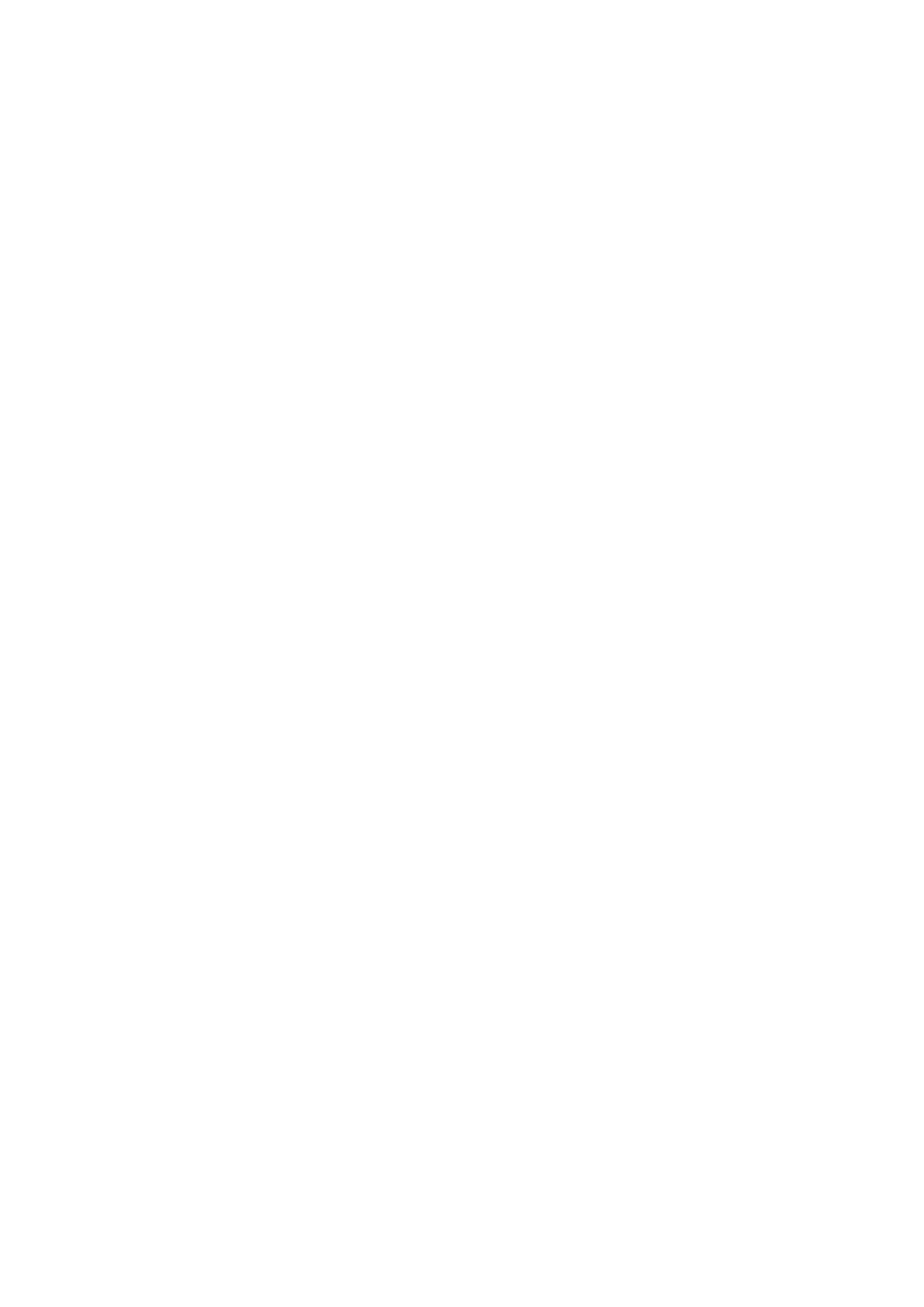# <span id="page-8-0"></span>**Theoretical Part**

In this part we will analyze every crinkle of the shipping market, the shipping cycles and how these are affecting the capital growth of shipping firms and the main objectives that firms try to satisfy when they seeking for finance. An analytical statement of the private equity sector will follow, with extended mention to the cooperation and corporation of public equity funds and shipping firms.

#### *2.1 The shipping market*

The In the earliest age, the freight market has been outlined in terms of supply and demand, as the shipping market has focused upon these economic commission. Demurred, regarding size, cargo vessels plied the sea on confined budgets, rummage profits on any cargoes they could secure, they developed principles of shipping, upon which great part of the economics of shipping are based.

Shipping industry is a unique market but also similar to the other market's structure, where commodities are offered and purchased. Key figures for the market are the supply of service being offered, the type of the product, the number of the operators, the impediments to entry or exit a port or a nation and the number of the costumers demanding the service.

Shipping services are provided by the shipping market with four closely related markets. Although these markets are trading in different commodities and despite the fact that the segments vary regarding character and purpose, shipping services compete for cargo and they all operate within the four markets of shipping. It is worth to be mentioned that the best commercial opportunities often give arise when the markets behave with inconsistency.

Shipping market can be divided into four markets:

*The Newbuilding market*: The ships that will be ordered to build. The new building market brings new ships into the shipping industry and turns to cash out of the market as materials, labor and profit. The newbuilding market is trading ships that are not yet built, start to create from the bottom, in other words the ship's keel may have been laid. Hence, once a ship is ordered, it will take up to four years to get ready for its sea trials. By this time the entire market conditions may have been changed. It is therefore important to have good prediction of the future trends and market demands before ordering. Reasons for a buyer to choose to order a new vessel instead of buying a preowned one can vary between the trends of the market and its behavior, but in most cases, it depends on the prices and owner's decisions and management criteria.

*The Freight market*: The sectors that are being chartered for transportation. The freight market is seen as one single international market divided into sub markets for different types of vessels. According to Stopford (2009), there are two different types of transactions in the freight market:

- The freight contract where the shipper buys transportation from ship-owners at a fixed price per ton of cargo.
- Time charter where the ship is hired on a day-to-day basis.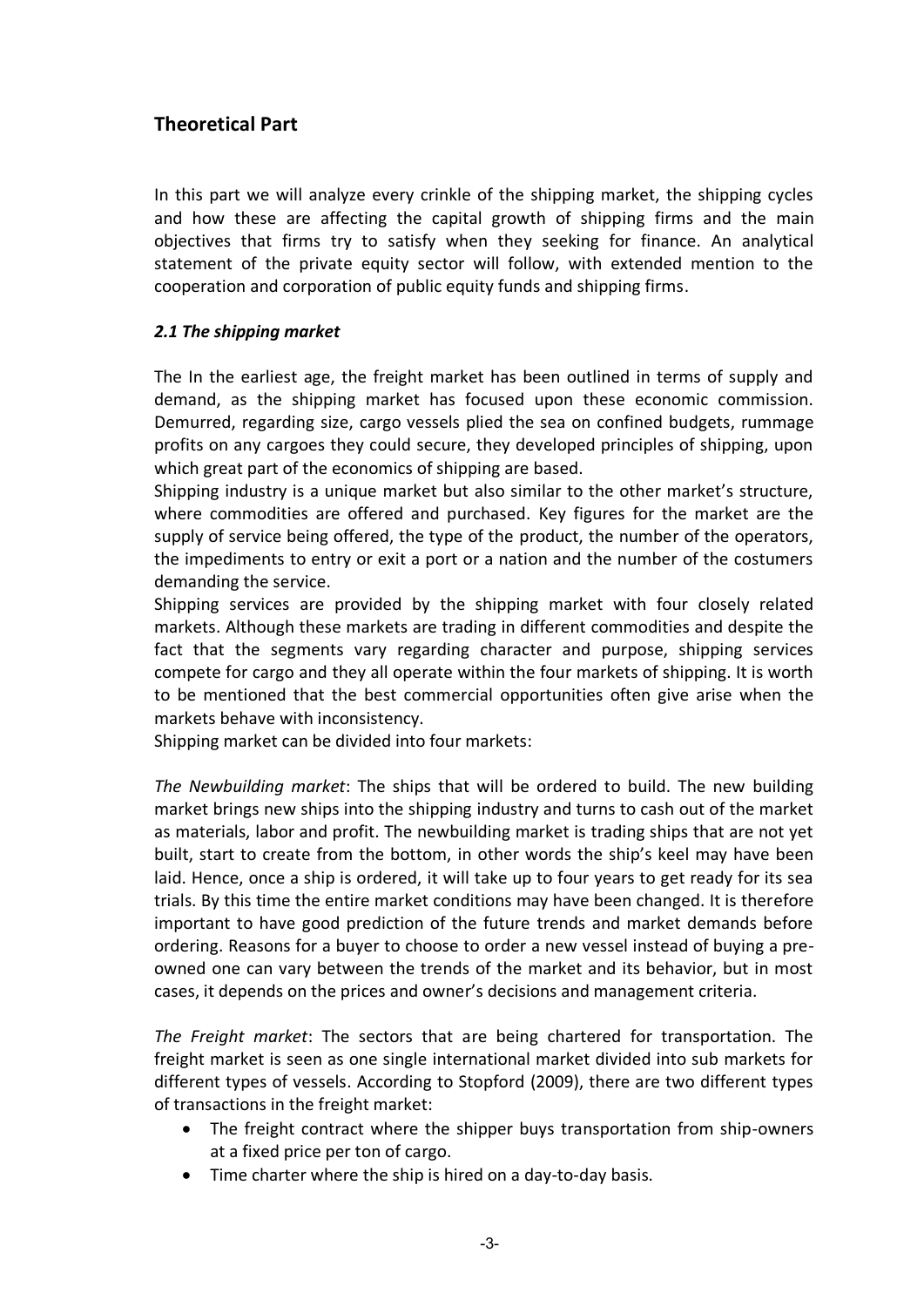Depending on which sector the shipowner and cargo holder meet in, there are different types of contractual agreements used when "sealing the deal". How the costs and responsibilities are shared between the shipowner and shipper will settle the type of contact to be used.

The vessel is customed after all the formalities of type of contract terms and when the freight rate is agreed between the two parties, it is ready to operate. The procedure is quite a matter of fact, mostly between three parties, a ship-owner has a vessel for hire, a charterer has a cargo to transport and a broker puts the deal together.

*Sale and purchase market*: Ships that are being sold to other ship-owners. The remarkable key feature of this market is that the second-hand ships are traded like an asset, in large amounts and frequently at a country market. The participants are a mix of shippers, shipping companies and speculators or investors related with shipping market or individuals. We can say that trading for this case is part of the shipbrokers which can play an important role in dealing with transactions. Trade is between the ship owner and an investor who usually is another ship owner so the cash does not leave this market and therefore from the industry. Ships may be for sale because they are too old or do not comply with industry's regulations, or the owner may be cash strapped or has decided to change company's portfolio. Ship prices are very volatile, and the value depends on the freight rates, age, inflation and cash flow expectations.

*The demolition or scrap market*: The market where ships are going to be sold for scrap. It is the recycling market of the shipping industry. This market can be compared to the sale and purchase market, but the difference here is that the buyer is a demolition yard and not a shipowner. When a ship-owner is no longer able to sell a ship in times where there is neither apparently purchase or the vessel is too old to operate according to the regulations, they will turn it to the demolition market. According to Stopford (2009), demolition or scrab market is a less glamorous market, however an essential part of the entire industry as it offers liquidity by recycling the ship and more specific the steel that has been made, priced per tonnage. This market is an important source of cash in a recession and also a key figure to take under account in order to keep balance between supply and demand.

These four markets are seen to be closely correlated, since the activities in each of these markets heavily affect the total shipping market. These four markets work together linked by cash flow. Outside of these four markets are additional closely related markets, like the brokers, financing, insurance, law firms of legislation, port authorities freight forwarders and etc. This fact describes the profile of the entire shipping industry, a figure of complexity, where every party is important for the entire shipping industry, since they are affecting one and another, so as to work closely to each other. Even though each subsidiary market trade in a different commodity, we find the same shipowners trading in all four, commonly and their activities are closely correlated. They all respond to cycles in trade and as shipping companies trade in all four markets, the cash flows in and out of the market is what drives the shipping market cycle.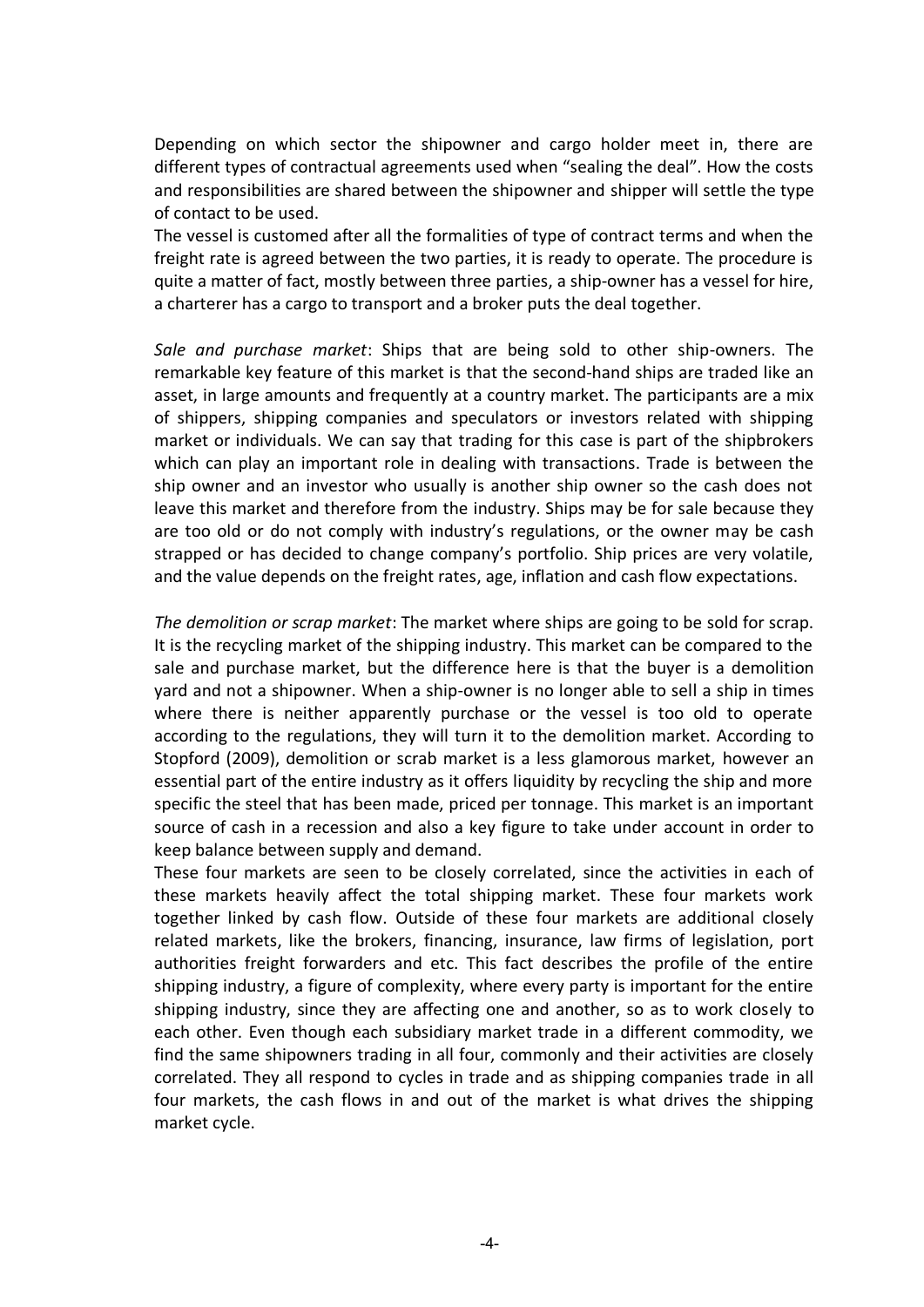#### <span id="page-10-0"></span>*2.2 Shipping Cycles*

The four markets drive the shipping market cycle. It is crucial to encounter, to analyze and take under consideration the value of the shipping cycles, as also to understand and interpret them correctly in order to run a successful business in shipping industry. Both on public and private sectors, managers must evaluate the volatility of the freight rates in a shipping cycle.

According to Stopford (2019) there are three different components of economic cycles:

*Seasonal Cycles:* They are the cycles that came up frequently. Seasonal cycles indicate fluctuations in freight rates within a year due to response to seasonal patterns of demand for seaborne transportations. An example of traded freight on seasonal pattern can be considered food supplies, which due to their seasonality of their production, they can defer of readiness and supply from month to month, ready to transported.

*Long term cycles*: These are the major cycles with duration between 40 to 60 years approximately. They can be characterized by the fluctuations that can be detected in large scales over the years. They can be affected by the technological, economic and regional changes due to this great seasonality. These are also, medium to long term cycles with duration 20 to 24 years. They have two major phases, builds up and correction, providing and analyzing figures about how supply meets demand in shipping market by the entry or withdraw of shipping companies.

*Short term cycles*: In case of short-term cycles, these cycles correspond to over a year duration and many times duration defers from 4 to 7 years. They are the most important cycles to analyze, as they provide an insight perspective of the dynamic and the trends of shipping market. Short term cycles bearing four stages in which interpret the movements of the market. They usually called as phases of short-term cyclicality, worth to be analyzed and observed. These phases are: the market trough, the market recovery, the market peak and the collapse of the market.



Table 1 – Shipping Short Term Cycle's fluctuations- Source: Stopford (2009)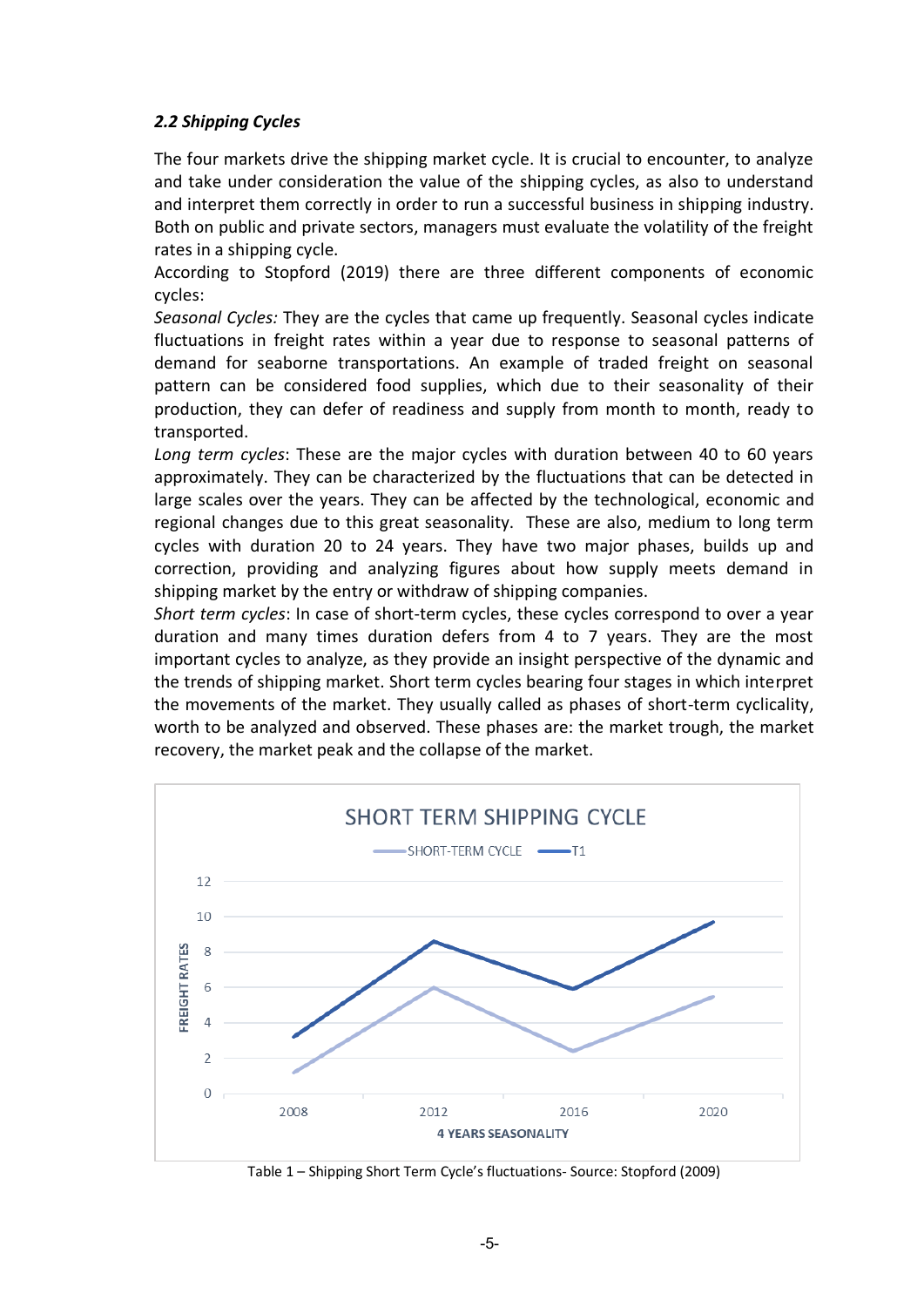As the freight rates in the beginning of the short-term shipping cycle begins to raise, the cash will flow into the shipping industry. The supply and demand initiate to budge alongside and shipping market indicate its efficiency, typifying this stage as upswing. This occurs to higher prices for second-hand ships that are ready to be sold, most of them to be scrapped.

According to the cycle, freight rates continue to rise and demand overtake the supply of vessels. Freight rates are extremely high, directing investors to the newbuilding market and initiate orders of new vessels to be build. This is the expansion stage. When ship-owners have ordered sufficient number of new vessels, the cycle is usually at its peak and the process starts to revert. At this second stage, ship-owners are more jocund in new investments.

Thereafter, freight rates initiate to decline, reaching sometimes a price close to operation charges. Leading to less cash inflows occur a negative impact on ship-owners who mitigate new investments, called contraction stage. If they do not obtain enough liquidity to offer, they can benefit and be advantageous by selling their ships on the second-hand market for scraps.

In the downswing stage, there are enough new ships supplied in the market for low prices, overtaking demand. As a consequence, there will be no offers for maintaining vessels and orders of new vessels started to deliver. Then ship-owners are looking to turn them for scrapping in the demolition market. As more ships are scrapped, the supply of ships will go down and freight rates will repeat they cyclicality and once again start to rise. Then shipping market cycle will start from the beginning.

Shipping industry can be described as a cyclical, seasonal and volatile business. Global economic conditions, market trends and political developments affect the demand part of the industry, while the vessels dimensions and global fleet availability, affect the supply side. There are imbalances that may occur between demand and supply that affect asset values, freight rates and earnings. Shipping market cycles object to remove the weak factors, snapping out only the strongest to survive and grow. In a long-term, this action will create an efficient and competitive shipping business (Stopford, 2009). Economists like Faye (1933), supported that shipping cycle starts with a shortage of ships. The increase in the freight rates impel to overordering of new vessels by the ship-owners. At the end, this leads to market's collapse and a protracted tumble. The shipping cycle is a mechanism to balance the supply and demand for vessels. If immoderate demand exists, the market rewards investors with high freight rates. These freight rates keep on increasing until more ships are built and turn to be available for transportation. If there is excessive supply, the market reduces the revenue with low freight rates until ships are scrapped.

#### <span id="page-11-0"></span>*2.3 Shipping Finance*

Shipping finance decisions are very crucial decisions as shipping industry considered as a capital-intensive market with high risk. Shipping companies are willing to wide their finance decisions in order to expand their businesses, to enlarge their fleet and become more competitive. On the other hand, financial institutions are seeking to understand the market and become more careful in their investment decisions. Shipping industry involves the clue of uncertainty as there are plural of legislation and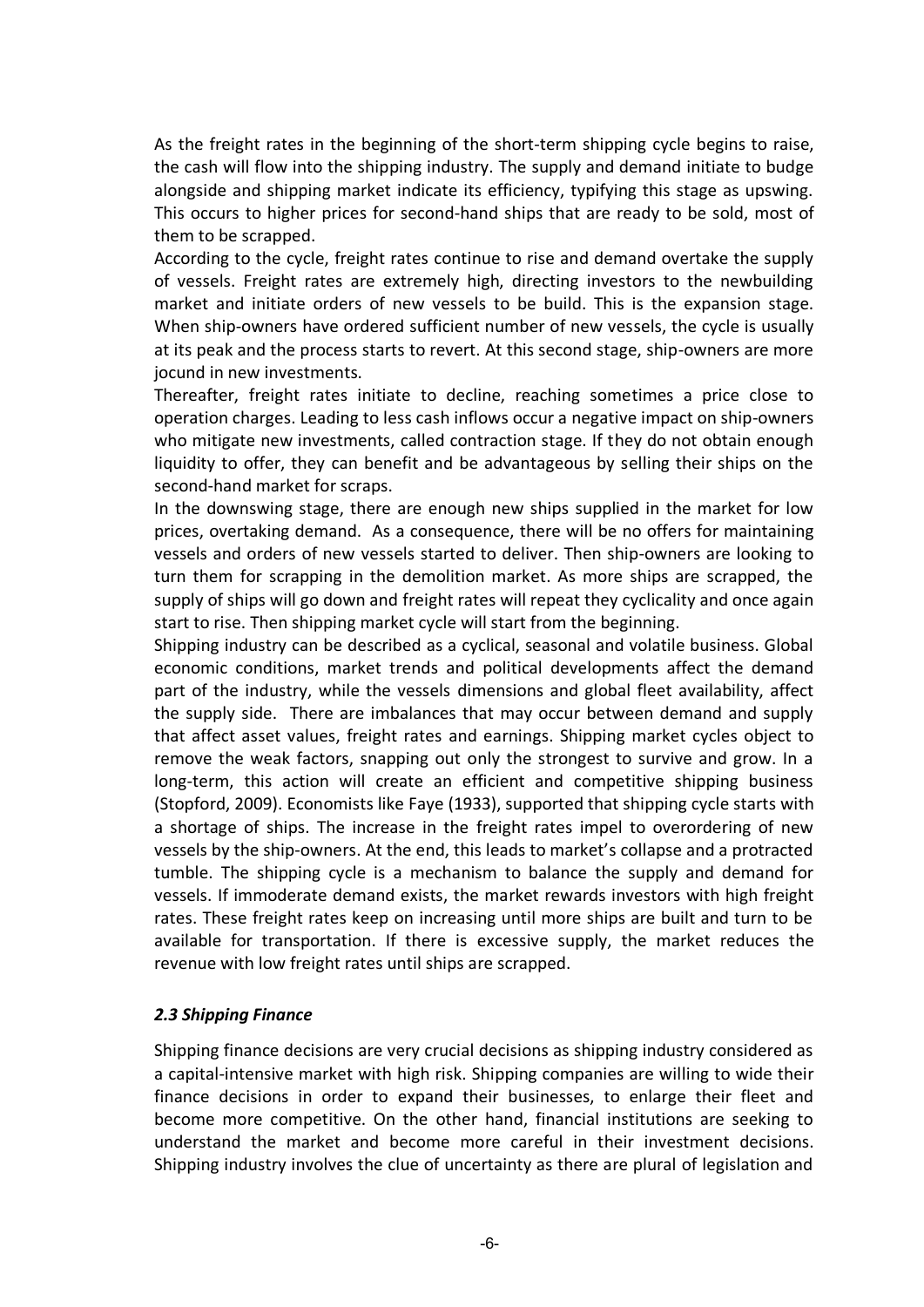regulations. As a worldwide market, political events, global economy indicators and financial markets can affect the size and type of the financing decisions. Shipping finance occurs for shipping companies mostly on two ways, the option of financing through Debt Capital and the option of Private Equity. In general shipping finance is connected with shipping cycles and business cycles.

If we consider that shipping market is a borne worldwide market with no borders, there are mutual international and not national factors. At the beginning of the crisis in 2008, banks were the first that face the lack of liquidity and encounter not performing loans.

In this period, the market faced with a decrease in lending availability from the banks, with limited lending and finance instruments. The banks during this period try to decrease their risk exposure and provide lending only in big and stable of cash flows shipping firms. During this period, leverage is limited, the margins for the banks are higher and they impose strict covenants to the clients.

When the shipping market started to improve, the freight rates start to increase and as a consequence higher returns occurred for shipping business. This attractiveness made the banks to increase lending and considered as easy to lend on shipping firms with high asset values, high returns and leverage increase. When the market offers great supply, overcapacity of fleets, then freight rates starts to decrease and market turned back to the recession period. On the other hand, banks continued to offer loans with low interest rates and high principal assets in order to preserve the high returns of the previous period. By the time supply overbear the demand, the market collapsed and shipping companies' performance seems to be overleveraged, converting the shipping market to a collapsed economy. As pricing was increasing and leverage was decreasing, banks stopped lending, offering strictly covenants in order to minimize risks.

As a consequence, bank institutes deliver more conservative agreements, making more conservative terms in loans and finance strategies. In addition, the shipping market affected and global demands growth has turned lower than ever in this period, as shipping market has to face with restrained bank lending and differ trends in supply and demand of vessel capacity.

Hardly times came for shipping industry in the upcoming years of economic crisis as the companies has the obligation to survive through the changes and comparative to the affect that shipping industry cause in the global economy. It has been proved that shipping industry is integral factor of global economy as it gains more than 70% of the global trade in terms of volume that is carried on ships and any trade by the sea transportation methods. In this point it's is worth to be mentioned that after the crisis, trade seekers continued to choose mostly by-the-sea trade systems that enclose lowest cost of transfer, safety and low environmental degradation, as it represents a combine in terms of low cost per cargo transferred ratio.

Cyclicality and volatility are crucial factors that can efficiently describe the unpredictable environment of shipping market. Shipping investment horizon can be defined by unpredictable revenues, high fixed operating expenses and expensive assets (like vessels), additionally large fixed expanses in total that future investors could be influenced, making the attractiveness of potential investment extremely difficult. While capital intensive shipping industry tend to reach its finance utility in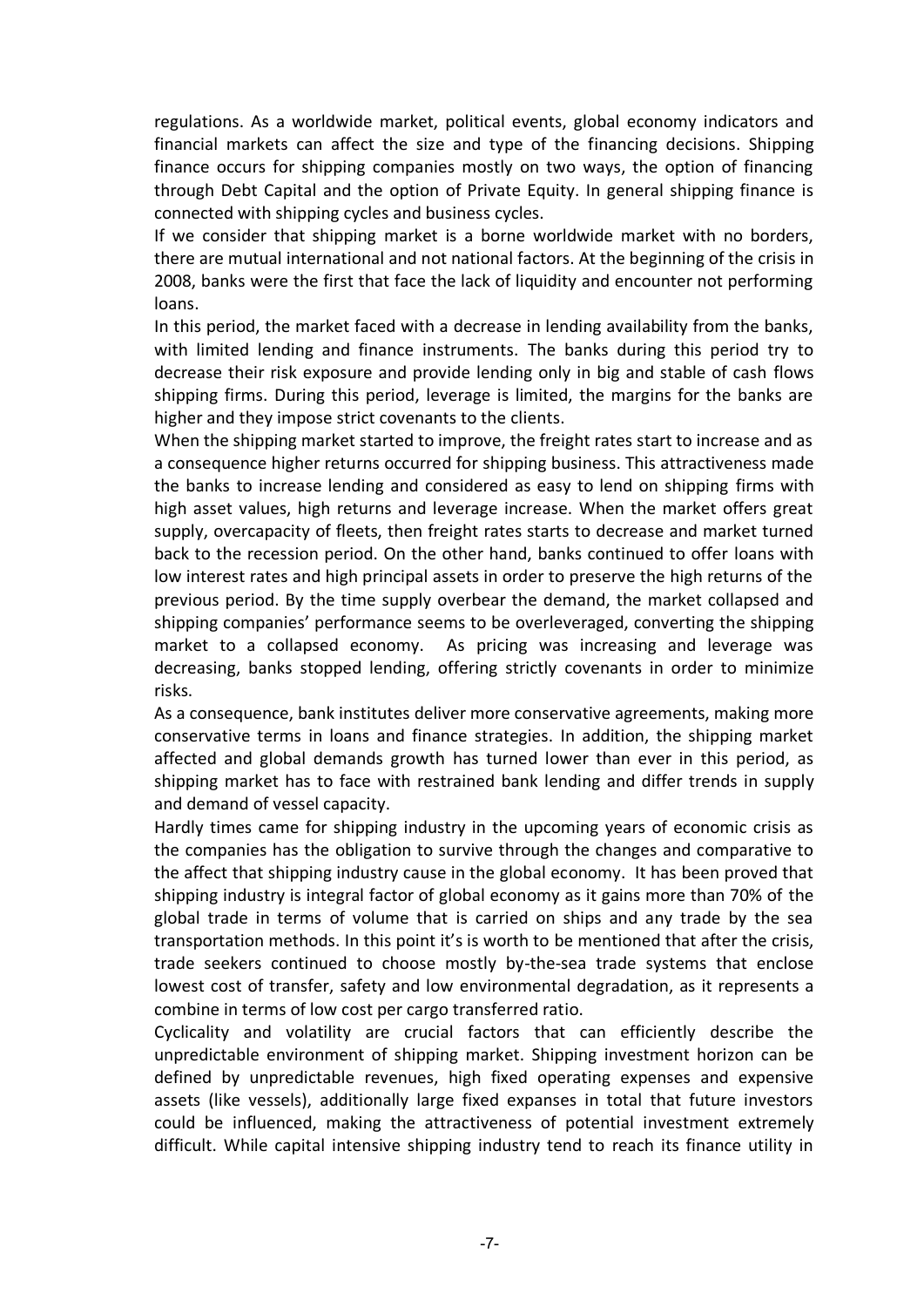many cases there are low winsomeness to the investors especially in risk-averse and rational investors.

Some important financial cases that an investor should take responsible are:

• As fixed expenses are greater than revenues, there is a certain net loss for a shipping company but only in day to day.

• A shipping company has fixed expenses by two basic components, the operating expenses and the financial expenses. Operating fixed expanses includes essence wages, class fees, insurance expenses and all expenses that cost the vessel on fully operation condition. Financial expenses are more related on shipping market performance as the revenues depend mainly in the whole market. If we consider that operating expenses has been eliminated, then a greater profit could be achieved combine the effective management of financial expenses.

# <span id="page-13-0"></span>*2.3.1. Shipping Finance Methods*

Shipping finance can be an adequate and workable function when financial managers works under flexibility and willing to downsize expenses. According to this strategy the cost of invested capital tends to be on low levels, while the cost of the vessel that has been financed through borrowing or invested assets can be also low, creating a safe investment environment in cases of bear market and low performance. There are low interest rates offer in most of the shipping companies about vessel finance which allow shipping companies to operate more efficiently in harsh market conditions.

There is always the clue of uncertainty in the world of business, the risks that may be allocated with and the unpredictable facts that could influence the total market. The shipping market is one of these business as it compares volatility due to the variety of segments in shipping industry. Volatility in shipping market can be influenced by plural factors such as the demand for shipping services, the cyclicality in freight rates and vessel pries and the idiosyncratic profile of the shipping industry. Vessels could be realized as assets for a shipping company following a highly rated financial risk as vessels are intensive capital resource.

Shipping companies mostly advocate in continuously adaption of investment projects that can bear growth and lead to positive returns that exceeds required costs. It is also considerable that in a competitive market such as the shipping market, shipping companies always try to combine an effective management by flexible operations strategy and efficiency and dynamic financial liquidity.

In most of the times, shipping companies can grow their profits by offering more services in freight market, either by funding the expansion of their fleet by building (ordering) new vessels or purchasing second hand vessels, as also by issuing a merger or an acquisition of a company. The way that shipping companies can follow for these strategies are very important due to the fact that it is mandatory to plan a great capital financing and support.

Shipping source of finance can be defined by two mainly approaches:

- Internal financing (self-sustained)
- External financing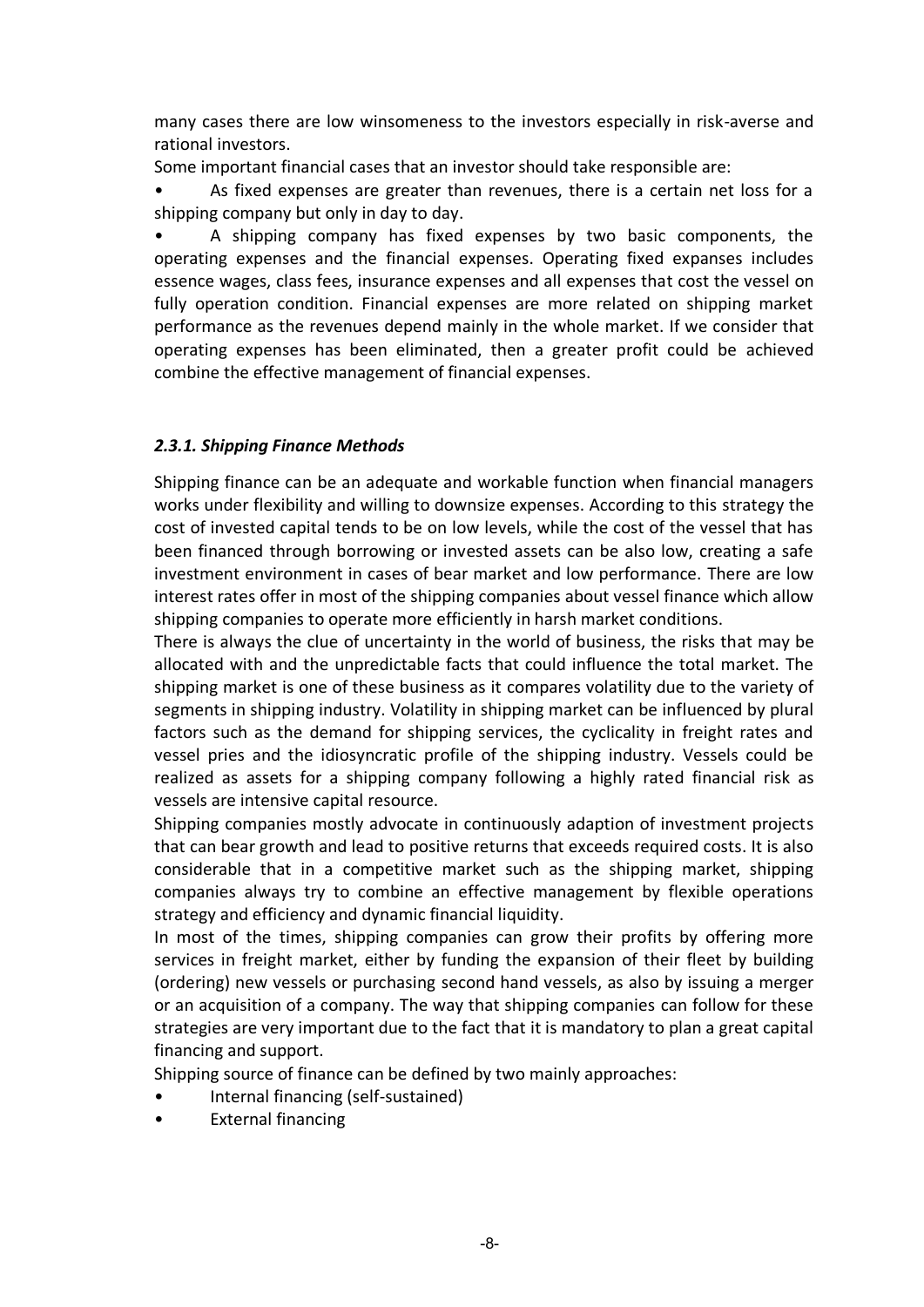*Internal financing*: It is the method where the corporate profitability can support the financing, the retained earnings are sufficient to finance investments projects. As in other markets, a shipping company could declare to distribute the profits as dividends and reinvest these funds for financing potential investments.

*External financing*: By this method, a shipping company realize its needs and seek for financing from the capital markets, available to reach their investment requirements. In this case debt financing can be reached from financial intermediaries such as lending or debt markets by issuing corporate bonds or other financial instruments. Equity markets can also support funding, an investment bank can lend capital to the shipping company by offering loans or private placements, public issues of equity or bonds and many times securitization. Capital markets are primary markets that have a dynamic horizon which could sufficiently support investments that can lead to fund raising and achieve growth for the shipping companies. The functions that capital markets follow in the case of shipping market is firstly to provide the required funds for investment opportunities and to maintain business success. By issuing securities, funds are distributed to the issue company for investments and after that these securities can be offered to the secondary capital market for trading.

The structure of shipping finance consists of three classes. These classes are the senior loan, the mezzanine finance and equity. The capital derives from debt and equity. Additionally, equity investors become shareholders and bearing risk of capital where they bear the risk of losing money when the borrower defaults and the investment turned to be risky. However, if the shipping market perform significantly, the investors expects great returns. Debt can be non-risky capital as lenders require collaterals in case of default. Returns of the investment are fixed and not high compared to equity.

For private equity firms that seeking to invest in shipping companies, participation can be settled through equity or by lending money directly to the companies. When a private equity fund gets involved, it can be considered as an outstanding section, with entire private funds and institutions. Most of the financial institutions, whether they are commercial banks or private organizations or independent private banks, observed to participate in the funding and financing of shipping companies by offering equity. This equity in many times can be provided not only by the ship owners or the shareholders but also from additional private sources and private funds that are seeking to be involved. There are cases where these private equity funds can cover more than the 40% of the loan while the rest commonly covered by lending through commercial banks.

In shipping market industry, shipping companies or shipowners keep on considering from times-to-times alternative sources of shipping finance. As the main methods can be considered with conservatism, in great economy there are always integral methods that can lead to better results.

Preparatory to analyzing the private equity funding and its methods, it is worth to be mentioned the basic elements in shipping loan agreements:

- The standard ship mortgage loan with or without assignment of charter party.
- The fixed interest credit for new buildings vessels with issuer the shipbuilder and the bank as the guarantee part of the deal.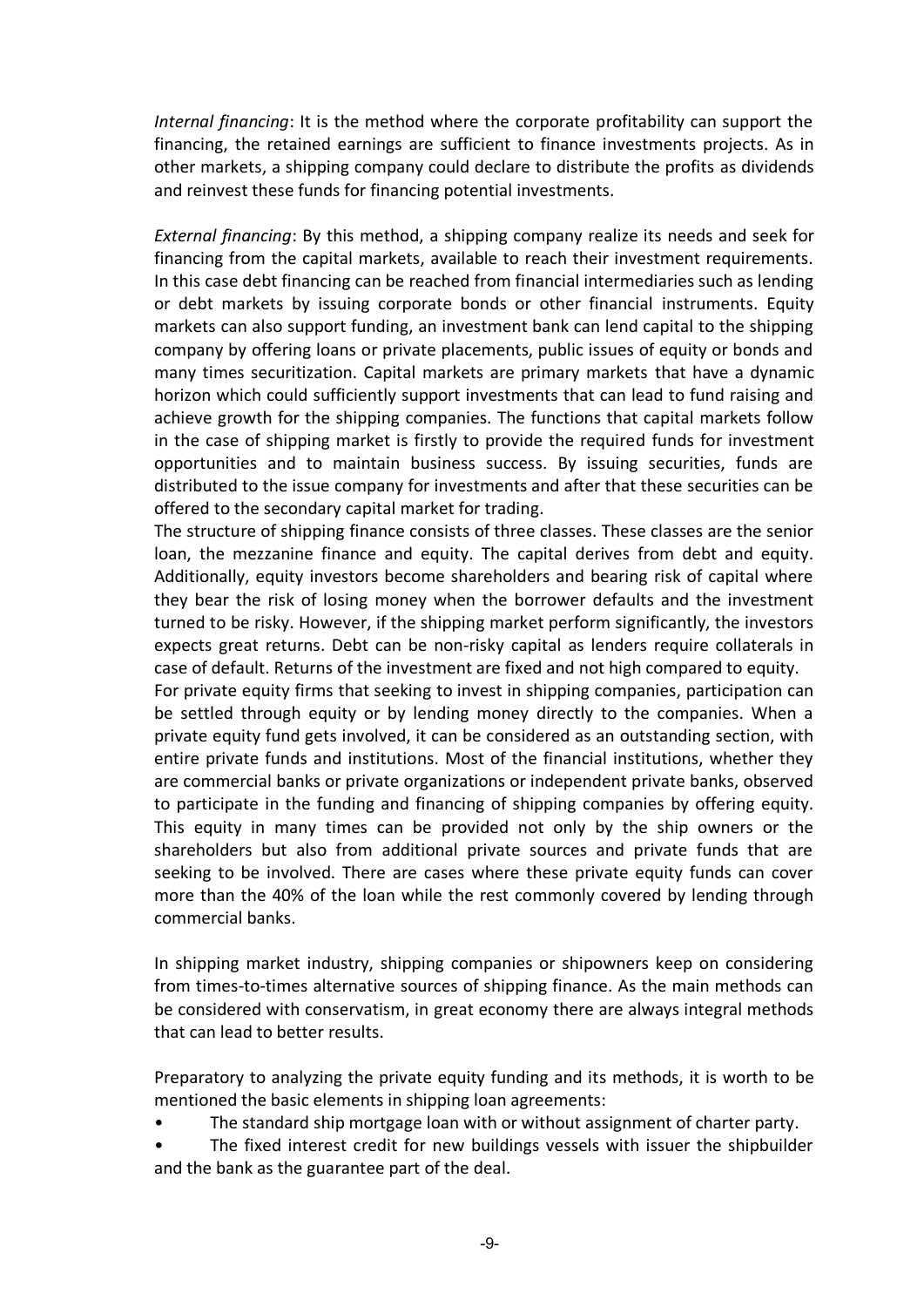• Borrowing by leasing by bearing a purchase arrangement.

The debt that could be created can initiate its repayment condition by the time the shipping company evacuate enough cash flows that satisfy financial expenses considering to remain in the time period of the requirements. Before the global economy crisis of 2008 many of those private funds did not participated in shipping finance, with this great willingness and capability that they are showing today. This over attractive alternative source that this research tries to decompose, used to be unpreferable, second in priority and without dynamic, but nowadays turned to be developed and evolutionary.

#### <span id="page-15-0"></span>*2.3.2. Private equity*

Capital funding sources to shipping industry seen to be diverge substantially over time. In general, shipping companies tend to prefer equity markets for funding and source of finance as they offer more flexibility on investing for new shipping projects. Shipping market is a market with highly potential investment opportunities and it is an intrigue market due to the combination of upward tendency in capital, with attractive shipping freight markets which can offer great operating earnings and highly cash liquidity. This attractiveness can be observed not only by the capital markets but also from the private equity funds. Private equity can be considered to have a complementary and independent function for financing in the total sample of equity markets. According to the latest research it has been seen that more and more private equity firms examinate and analyzing new industries to enter and invest, with strong capital liquidity and interest, such as shipping companies.

Among other potential and attractive investment projects, many of the private equity funds prefer and compare to their portfolio shipping companies for funding and invest, due to their international activity and opportunities of growth that shipping market can offer in a worldwide scale of operations.

The role of private equity firms in shipping investments is mainly to advise, enterprise and organize financing. Private equity firms and net worth individuals are partially the most of the investors. Private equity funds came in most of the times from US firms, specialized in portfolio management and high net worth individuals are in most of the cases family groups that cooperate with common friendly shipping companies, a phenomenon sawn in Greece. Their main rate of return lies between the range of 6 to 20% and their maturity can reach 7 years.

The structure of this attractive finance method has its establishments in US finance, UK tax leases by leasing groups, KG and KS finance and high net worth individuals of family groups, mostly seen in Greece. The K/S in Norway and the KG in Germany fund companies are considered critical financing vehicles in shipping business.

Meanwhile, the initial purpose of private equity firms is to support shipping companies to enhance corporate value for enabling funds for investments.

However, there is a highly risk element of investments returns for these funds as the shipping market is in many times volatile.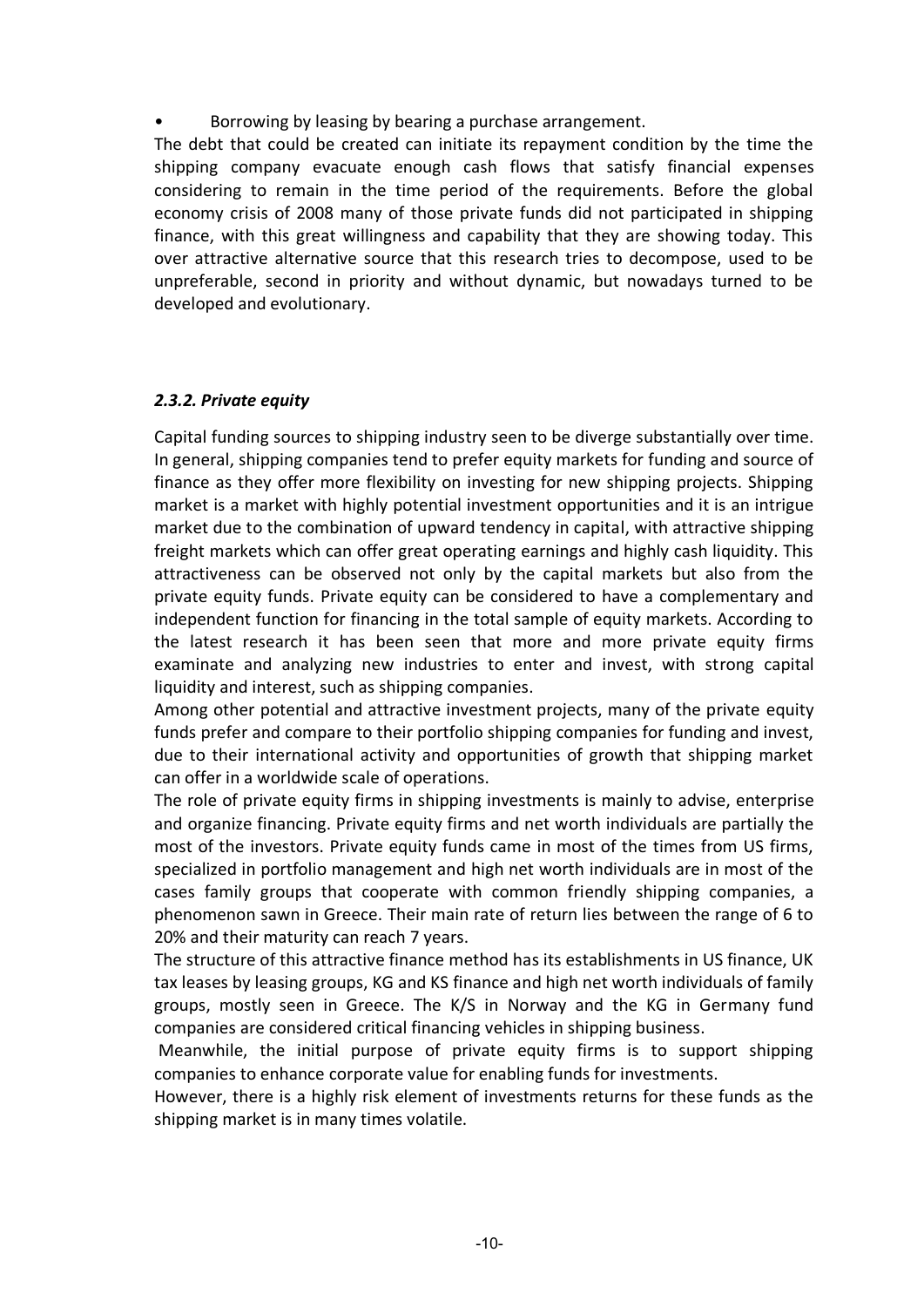In the last decade, it has been seen that a growing number of private equity funds keep on investing great funds in shipping companies, mainly in countries such as US and China. The main conclusion considering the upcoming years is that as long as investors interests in shipping stocks of capital markets showing less desirable, the private equity fund can take advantage for new financing opportunities in a very experienced market such as the shipping market.

In shipping market and the shipping companies that this assignment analyzes for, when a company raise new funds from outside investors, they must choose which security is the most preferable. The most common finance is through financing through equity alone or through a combination of debt and equity. Both cases affect the weighted average cost of capital (WACC) and has critical implications for the firm's return on equity (ROE) and risk. The shipping firm could obtain growth and enhance corporate value only in case it undertakes investment projects that produce returns higher than their cost of capital funding. There are moments that a misleading finance decision may occur in many forms of higher direct or indirect costs, such as higher cost of capital, lower stock price and lost growth opportunities. Additional, once an unappropriated finance decision occurred then it is likely for the shipping company to increase probability of bankruptcy, to receive higher agency cost and possible wealth transfers from one group of investors to another.

In shipping market there is actually another well-known phenomenon for private equity firms. These firms used to operate and conduct what are known as leveraged buyouts (LBO'S), as they issue large amounts of debt in order to fund large purchase. Then, private equity firms will try to improve the financial results and prospects of the company in the hope of reselling the company to another firm or cashing out through initial public offering (IPO).

This phenomenon can be analyzed and researched through Mezzanine finance. It is a composite mix of equity and debt financing. Usually, Mezzanine finance can be used to finance the expansion of a company and for a market such as shipping, Mezzanine finance offers an alternative vehicle of finance. It is actually debt capital that gives the lender the rights to convert to an ownership or equity interest in the company, if the loan is not full paid or paid in time. It is a dependable mechanism where debt provided by senior lenders, such as banks and venture capital companies.

Mezzanine finance is commonly provided to the borrower in short time with limited due diligence on the part of the lender. Limited or no collateral will occur for the borrower's side. This method of financing for shipping companies is greatly priced, with the lender setting a return at an estimated range of 20-30%. For private equity funds that seeking to finance shipping firms, Mezzanine finance is beneficiary as it is treated liked equity on a company's balance sheet and as a consequence that could make it more possible for the fund to obtain standard bank lending. Shipping companies have always a well-known profile in the finance market, they can easily demonstrate a track record to potential investors and investment funds, show their profitability history and their investment plan for the business, these factors together are indispensable parts for mezzanine finance.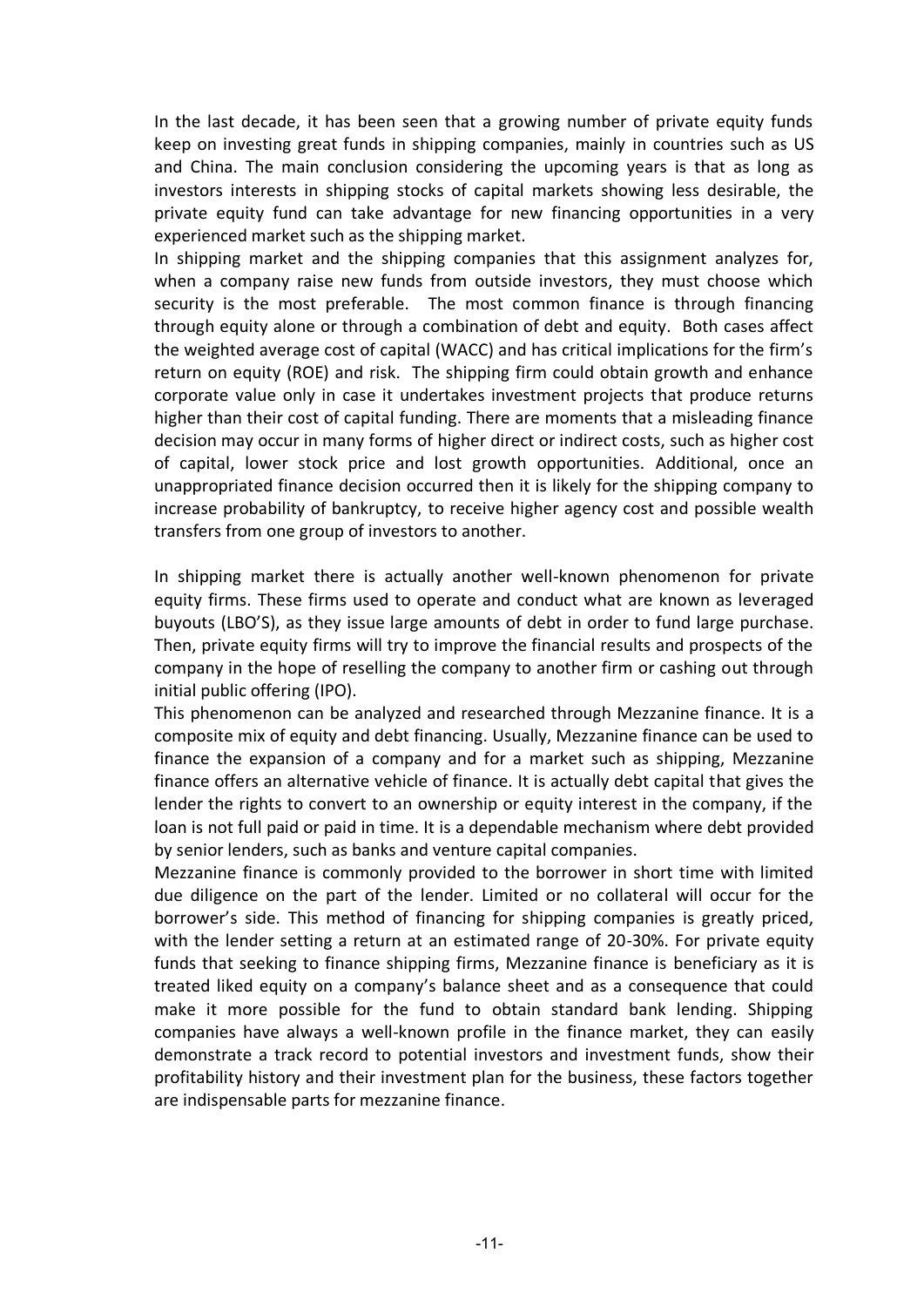#### <span id="page-17-0"></span>*2.4. Literature review*

The shipping market can be considered as rapidly changing environment and in shipping business there are always the perfect finance instruments and methods that can support funding, induce investments and raise capital. No matter how hard is for the shipping companies to survive from the fluctuations of the global economy, the depreciation and the problems that economic crisis cause after 2008, there are always the same strategy that followed through the decades: In shipping business, companies always seek on getting more and more profits that can lead in an increase of their firm value.

According to Modigliani-Miller theorem regarding the Cost of Capital, Corporation Finance and the Theory of Investment (Modigliani, F. and Merton H. Miller, 1950), a firm's value is unaffected by how that firm is financed, in cases where the firm's market is an efficient market that follows a certain price process-random walk, in the lack of taxes, bankruptcy costs and asymmetric information. This theorem supports the idea that besides the type of finance that the shipping company choose for raising capital, either by issuing stocks or selling debt, even the dividend policy that follows, it is the earning power and the risk of firm's underlying assets that determines its value

The study of Exploring the Cyclical Stance of the Shipping Market: Introducing the Shipping climate tracer (Gavalas and Siriopoulos, 2016) stated that Shipping Cycles can be prolific regarding decision making for shipping business. The assumptions that generated through the study of them can provide standardization for the market freight rate and relieve the financial outflows in conditions of market recession.

When a shipping company deals with low freight rates or oversupply in the market's demand, then private equity funds are come to the fore and seeking for ambitious investment opportunities. According to the study of Siriopoulos and Tsartasaronis (2011), private equity hedge funds will fill the gap when the banks withdraw financing of shipping companies. Private funds and investors usually have high expectations for returns on their investments and a time horizon of 4 to 7 years. Private equity funds have brought a more institutionalized approach to invest in, under a specific demonstration of the market capability and flexible time limits.

As Markowitz H. (1952) mentioned in Markowitz's Modern Portfolio theory, investments can vary, there is no such a secure investment but investments that can offer great returns with low exposure to risks. Diversification applies identically in investments such as in shipping. Investors are seeking for an increasingly rate of the expected returns, they can get information from existing investors about the risks that they can bear in shipping market and rely on financial analysis in order to set an agreement.

By recapitulate this literature review, a plead of studies, articles and thesis have been investigated. Remarkably perspectives have been selected and represented in order to report the most prevailed opinions regarding the contribution of private equity in the shipping market and the finance of shipping companies.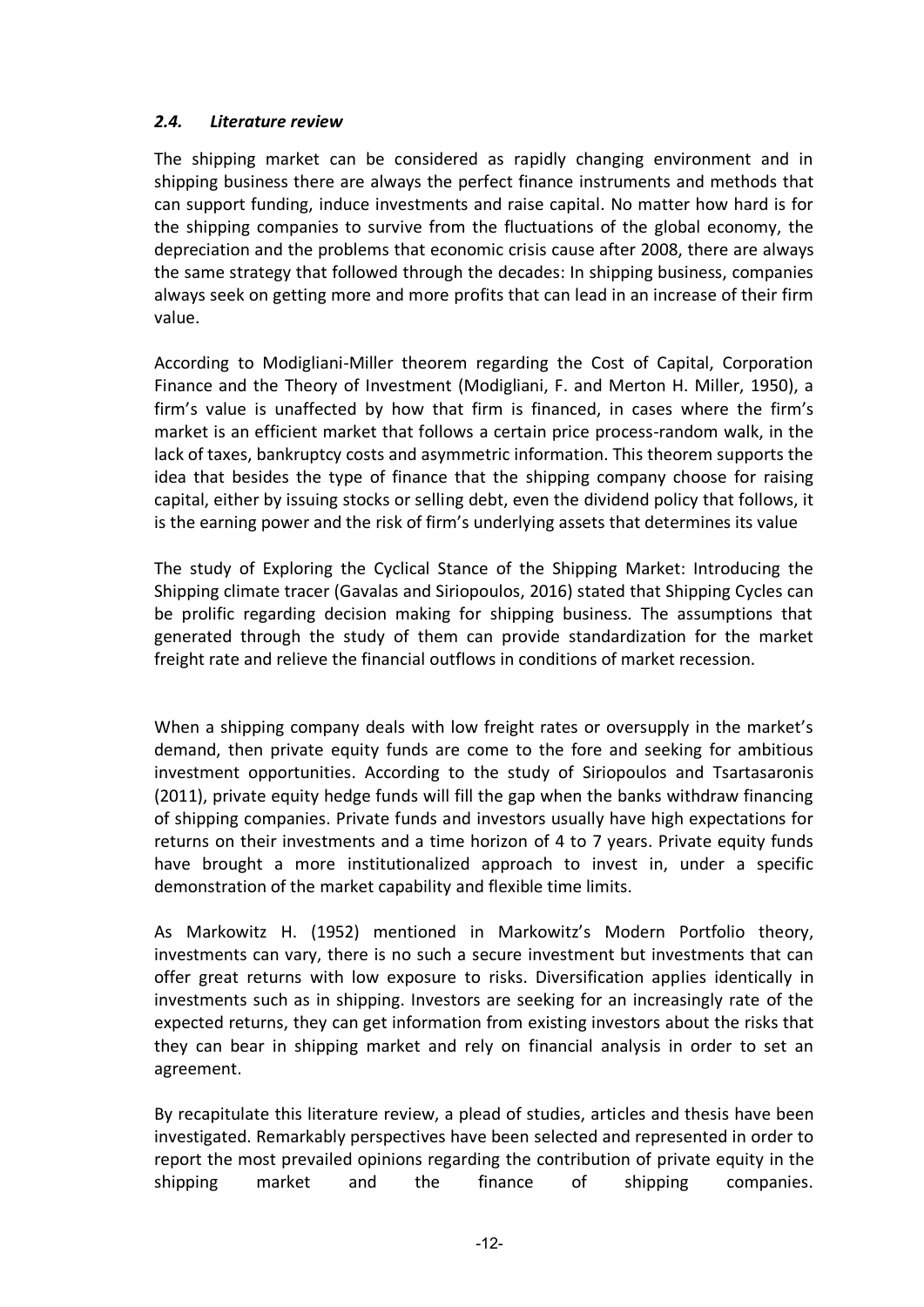# <span id="page-18-0"></span>**3. Case study of Star Bulk Carriers Corp.**

Significant part on this dissertation will be the analysis of the case study of Star Bulk. It can be concerned as one of the biggest shipping companies in the world regarding the dry bulk market. The way that one of the most significant private investment funds of US, Oaktree, frame it financially is considerable. Initially, references to the special features of the company, data and methodology and lastly the empirical results of the analysis will follow.

# <span id="page-18-1"></span>*3.1 The entity*

Star Bulk Carriers corporation is the company that analyzed in the case study. More extensive historical reviews and highlights of company's structure, business and accomplishments will be analyzed bellow.

# <span id="page-18-2"></span>*3.2. Profile and History*

Star Bulk's vessels transport major bulks products, including iron, grain, coal, fertilizers, products of steel, minor bulks such as bauxite etc. Established in December 2006 in Marshal islands and maintaining executive offices in Athens, Limassol, Singapore, Oslo, New York and Geneva. It is owned by a Greek shipowner and his family, Petros Pappas and the way that the company managed business clauses and growth opportunities is sustainable.

Moreover, Star Bulk Carriers Corporation is a listed company of Nasdaq Global Select Market since December 2005 with the name SBLK. The company is also listed in Oslo Norwegian Stock Market.

Company's fleet of 116 vessels can be diversified to Supramax, Ultramax and Panamax vessels, Newcastlemax, Kamsarmax, Capesize, Post Panamax size, with aggregate capacity of more than 12,8 million DWT on fully deliver basis in terms of announced sales and purchases of vessels regarding company's information and carrying capacities between 52,247 and 209,537 DWT.

# <span id="page-18-3"></span>*3.3. Strategy*

Aim of the company is to provide the best solutions regarding the transport and transshipment of dry bulk cargo with operative services provided all over the world, in the most commercial and biggest ports. By this term, company's strategy refers to the cost efficiency transportation with high quality services. A key strategy is to serve its customers worldwide in multiple trade routes and carrying a wide range of dry bulk products, using a moderate and adaptive strategy of employing in portion of the fleet on longer chartered vessels as the rest of them distributed on short period charters and on spot. Due to company's great experience through the years, they seek to optimize the deployment of the fleet in case of geographical parameters and timing wise. The company's subsidiaries that are located in Athens and in Cyprus with the name Star Bulk Shipping Agencies are the ones that functioning the company in terms of technical operations, allowing the company to be advantageous of synergies and economies of scale. This integrated structure gives Star Bulk the opportunity to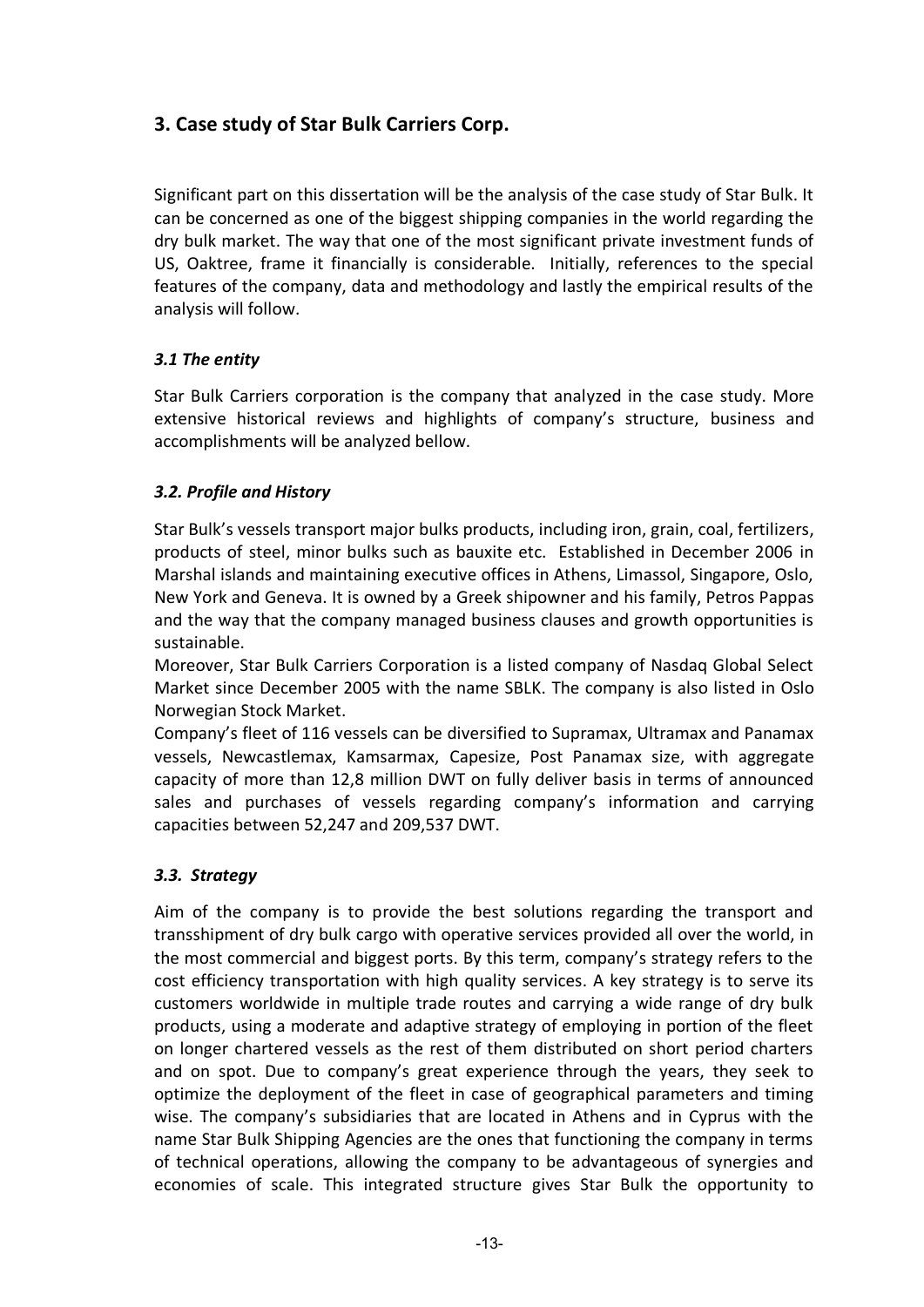manage operating costs and corporate effectively. After all these great years of experience together with the exceptional management, made the company a well trusted agency with long term relationships with its customers that the company is looking forward to nerve contiguous.

Star Bulk as a contemporary company, following the new environmental regulations, objects to ensure maritime safety standards through its high-quality operations and obedience with the limits on sulphury oxides and emission control.

A cornerstone strategy of the company can be also considered the exploitation of business scopes such as acquisitions which are very attractive for new investors and reliable for its shareholders, maintaining good relations.

#### <span id="page-19-0"></span>*3.4. Milestones*

In this part and regarding the scope of this assignment, how a private equity fund could be involved financially through funding a shipping company, it is worth to be referred to the profile of Oaktree Capital. A US based company with alternative and pioneer portfolio of investments, Oaktree capital is an asset management firm and one of the largest credit investors in the world. Oaktree's portfolio can be diversified to distressed securities and debt, corporate debt with high yield debt and loans. Strategy of this sustainable private fund could be described as opportunistic, seeking for occasions that offer a safety margin and that are risk-controlled private equity investments.

As we mentioned before, private equity funds and their investors usually have high expectations for returns on their investments and a time horizon of 4 to 7 years, as they brought a more institutionalized approach to invest in with flexible time limits.

Bellow the key milestones that turn the Star Bulk with the association with Oaktree Capital one of the top shipping companies in dry bulk shipping market:

*In August 2013*: Oaktree capital announced the very first purchase of 18.61 ownership stake of Star Bulk Carriers with 3.865.888 shares of the Nasdaq Global Select Market listed company. The offer agreed to 75 million USD with offering price per share up to 5.3 USD and the agreement approved as a backstopped equity rights offering that allowed Star Bulk to rise equity capital.

*In June 2014*: Star Buk initiates the procedures for acquiring the Oceanbulk Shipping LLC and Oceanbulk Carriers LLC in an all-stock deal. This acquisition made Star Bulk the largest US-listed dry bulk shipping company. In this period the dry bulk shipping market recovered from a downturn and the balance of the freight rates was ahead as the demand for dry bulk products started to grow rapidly, especially in Asian market. By issuing 54.104 million new shares, the company bought Oceanbulk and the value of this acquisition was nearly to 653 million USD. Star Bulk also benefits by scrapping older vessels. These newly issued shares obtained later by Oaktree capital management and Star Bulk's owner Petros Pappas, dividing company's capital structure to 61.3% owned by Oaktree capital and 12.5% to the shipowner. The fleet expanded to 15 more vessels from Oceanbulk and the acquisition of contracts for orders of building 26 new vessels, all of them fuel-efficient eco design, ready to be delivered until 2016.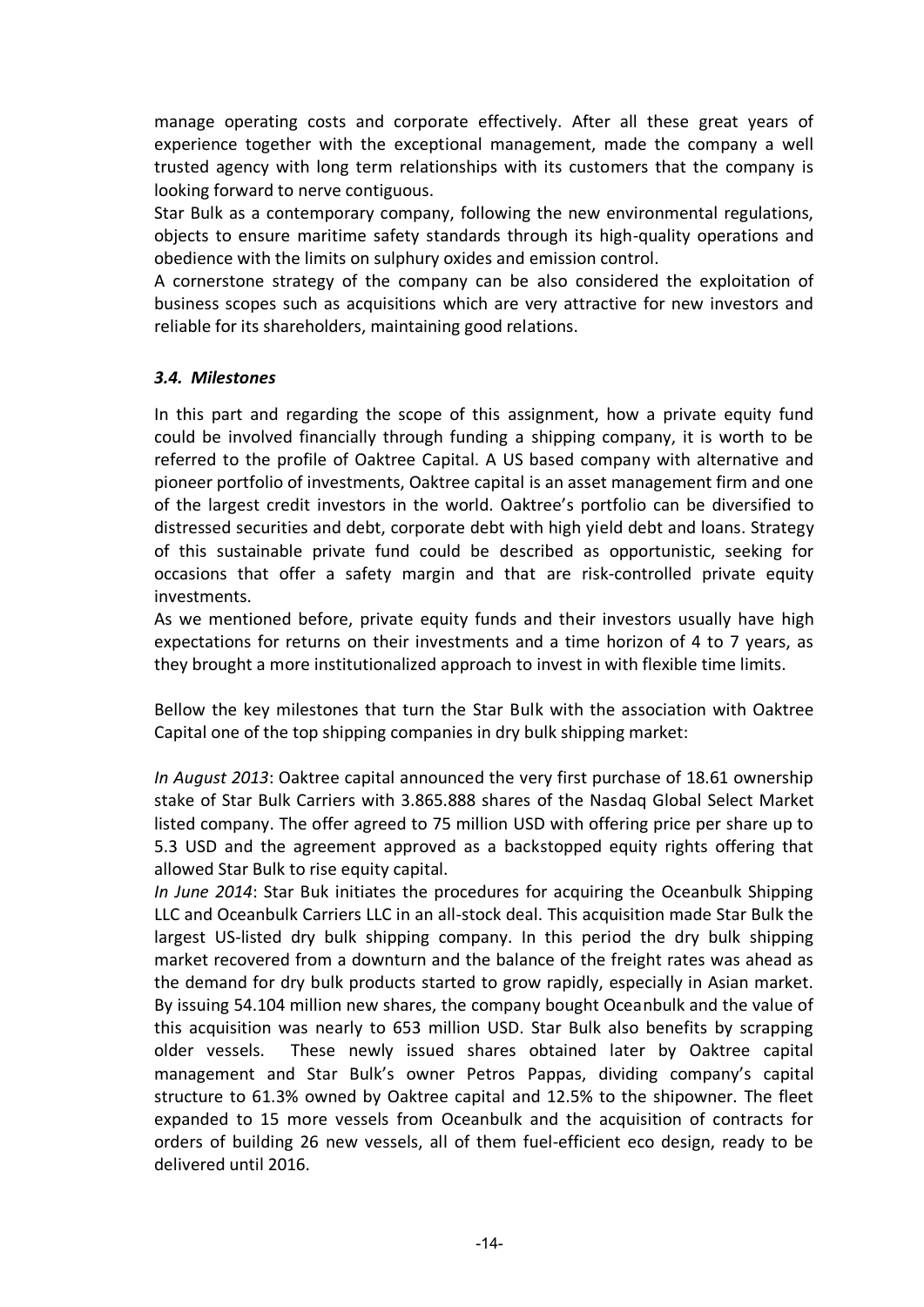*In August 2014*: Later this year and after this acquisition that "axed the seas", Star Bulk and its chief executive shipowner Petros Pappas, together with Oaktree capital, acquired one more shipping company, Excel Maritime Carriers. A fleet of 69 vessels expended and benefit by acquiring 34 more vessels from Excel Maritime Carriers. Both of these companies are owned by Oaktree capital regarding this deal, but the way that this accomplishment financed is observableness.

According to Naftemporiki *( 20th August, 2014 - Star Bulk creates a ship-Colossus*), the purchase of the vessels financed through issuing 29.917 million shares and 288.39 million USD in cash by Star Bulk. These assets financed from Oaktree capital and another private equity fund, Angelo Gordon & Co, through credit. Moreover, the acquisition of Excel Maritime's vessels was valued by three independents estimators to 634,9 million USD. Star Bulk dominates its position to dry bulk market as one of the top companies and its market capitalization raised from 1.09 billion USD to 1.49 billion USD with price per share to 13,12 USD. Oaktree capital after this acquisition owned the 57,3% of Star Bulk.

*In September 2017*: The shipping market of dry bulk cargo was entering a period of balance as the years 2015, 2016 and half-year of 2017 was a period of extremely recession. This crisis caused due to the low freight rates that are not capable to fulfilled operation costs. Most of the companies of the market announced losses in terms of millions USD and many of the smaller dry bulk shipping firms turned to be collapsed or bankrupted. Since June 2017, the market illustrates its recovery trend.

*In May 2018*: Star Bulk announced the acquisition of the Norwegian shipping company specified in dry bulk seaborne Sogna Bulk by issuing 13725 new shares and 145 million USD in cash. The finance of this investment came after the leasing deal with the Chinese firm China Merchants Bank Leasing. In this deal it is also agreed the acquisition of 15 innovative new ships of Sogna Bulk and afterwards to initiates public offering of shares of Star Bulk in Oslo's Stock Market. Star Bulk also compares managers and executives of Sogna Bulk to its corporate team in order to obtain more experience. In the meantime, 3 new vessels from Ocean Bulk that are pre ordered to build, was ready to delivered and together with the acquisition of Sogna Bulks' fleet, increased company's fleet to 108 vessels.

*In June 2018*: Oaktree capital sold part of its stake in Star Bulk in a discount of its share prices. More specific, Oaktree Capital Management LP issued secondary public offering of 5 million shares in price of 13,10 USD per share, as a consequence the stake of Oaktree capital minimized from 50.8% of shares to 43%. This occurs to the decrease of Star Bulk Carriers Corp to -1.41%.

*In April 2019*: Despite the recession of the market in the previous years and together with this expanding strategy of Star Bulk regarding company's fleet and its youth age of the vessels, increase the value of its assets (vessels). In general, this acquisitions that followed until 2019 from Star Bulk and Oaktree capital management, upgrade the value of company's fleet from 1.9 billion USD to 1.28 billion USD.

*In May 2019*: Star Bulk continued this acquire strategy, completing a deal with Delphin Shipping by acquiring 11 more vessels of dry bulk carriers. Delphin Shipping was a subsidiary company of Kelso and Company and the deal closed to 139,5 million USD. This deal was a common purchase method for Star Bulk like the previous, issuing 4.503 million shares of the company and 80 million USD in cash. In addition, Kelso and Company obtained the 4,6% of the stake of Star Bulk shares.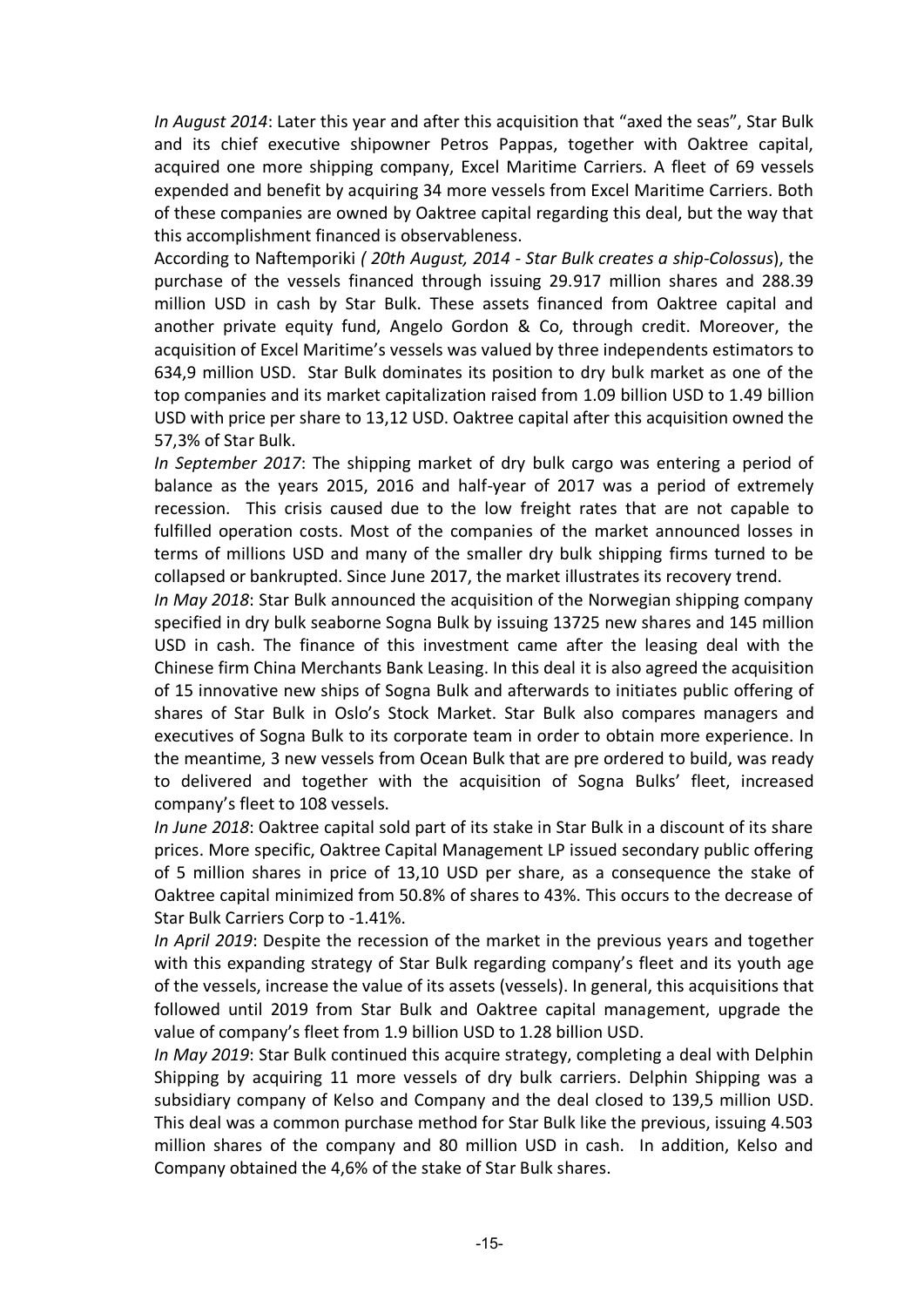In January 2020: Oaktree capital management took advantage of its large owned stake and proceed by placing one of the managers to Star Bulk board of directors. The fund that is the biggest shareholder of the company by 40.2% of shares, illustrate its private equity fund policy by willing to control the management of its investment and setting 3 out of 10 executives in board of directors.

#### <span id="page-21-0"></span>*3.5. Data and Methodology*

This case study applies to the analysis of two main parts. Firstly, we will concentrate to the ratio analysis of Star Bulk shipping firm, specialized in dry bulk market, for the last six years from 2014 to 2019. The ratio analysis responds to company's profitability, efficiency, liquidity and leverage. At the second part, this research intends to analyze how the finance through a private equity firm can be beneficiary for the investors through investment and valuation ratios.

The data that have been collected and interpret to ratios and time series analysis, deducted from the annual reports of Star Bulk Carriers Corporation. From year 2014 to 2019 shipping market faced with extremely risks and challenges of the market. However, the way that Oaktree capital finance and participated in Star Bulk's board of directions decisions and investments, is undeniable, important and efficiently.

Through profitability ratios a company indicates the amount of the assets and equity that turned to be company's profit. There are two types of profitability ratios, those are the rate of returns and margin rate. For the purpose of this research, the Return on Assets (ROA) that are referring to derivation of revenue occurred by company's assets and Return on Equity (ROE) that are referring to derivation of revenue occurred by its equity, has been selected and analyzed. As for the margin profitability ratios that may concerned, the analysis relies on Margin Earnings Before Interest and Taxes (EBIT) ratio and Net Income. Margin EBIT referred to the profitability of the company, excluding interest rate and taxes.

Moreover, the efficient ratios indicate how effective the company manages its assets and its liabilities. For the purpose of our research three types of efficient ratios have been analyzed. Those are receivables turnover which are the cash that generated through sales, inventory turnover that refers to the efficiency of the company to manage its inventories and payables turnover that referred to the ability of the company to receive payment obligations from the suppliers.

Additionally, the leverage ratio is also an important ratio that indicates company's activity. Leverage ratio indicates the financial management of the company regarding its obligation and responsibility to pay its liabilities. In this research current ratio, quick ratio and net working capital has been deducted for the purpose of the analysis. The ability of the firm to meet the demands of its short-term liabilities illustrated through current ratio, while the quick ratio can illustrate the same but excluding inventories because they own the lowest liquidity in comparison with the rest assets. Current assets excluding current liabilities is the frame that indicates the Net Working Capital and most of the companies seek to cover liabilities through current assets.

In the sections of leverage ratios, there could be concerned the debt ratios as longterm debt to equity and equity multiplier. Long-term debt to equity ratio indicates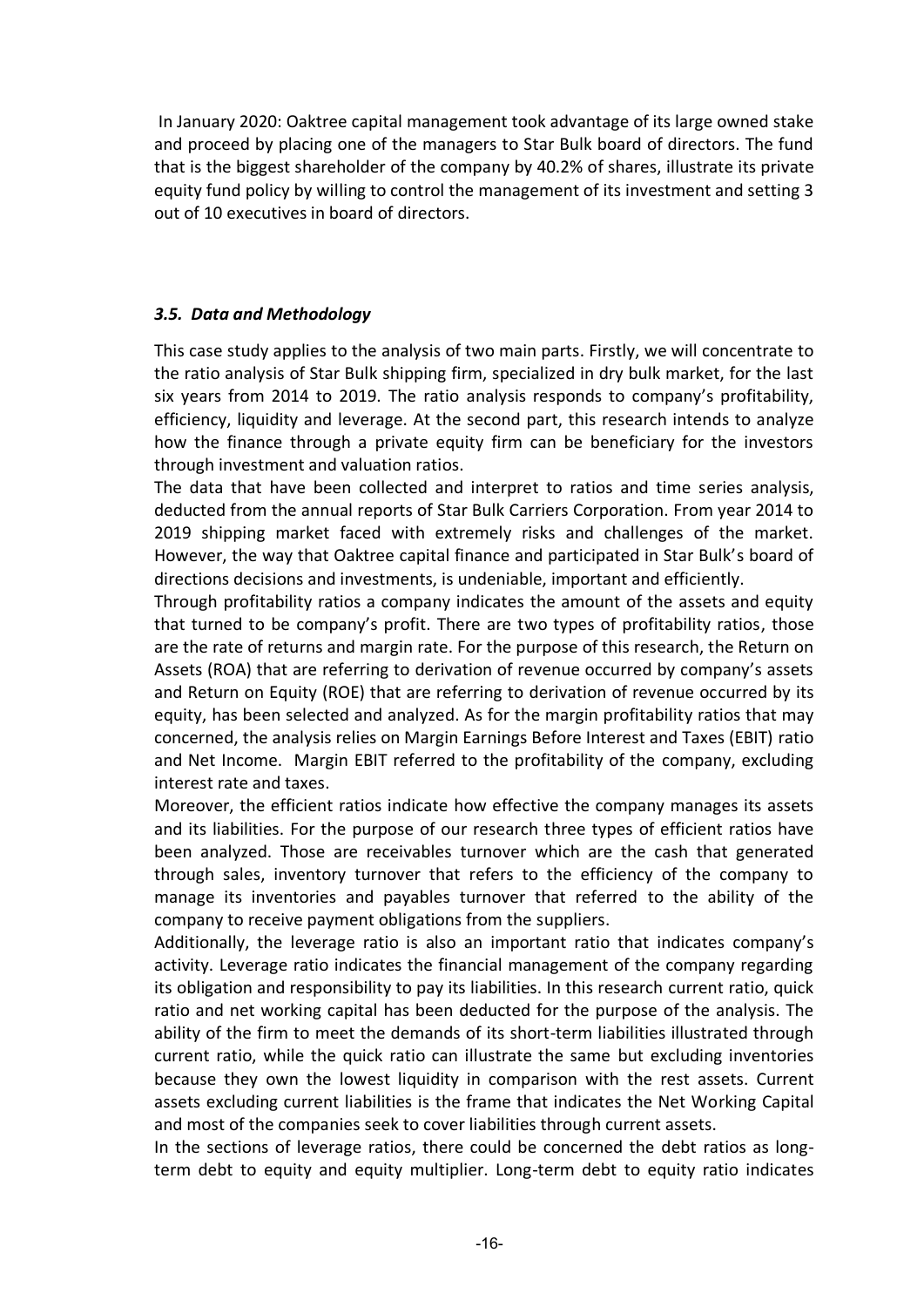what part of the equity is capable to cover the long-term debt. Despite this, equity multiplier indicates the total assets with debt included over the total equity.

As already be mentioned, the way that Oaktree capital private fund finance through equity the investments that Star Bulk accomplished, is spectacular. For this reason, valuation ratios have been analyzed for examinate if Star Bulk is a worth investment. Valuation ratios is one of the most precisely investment ratio if we can consider from investor's perspective. It can be calculated through Earnings per Share outstanding as it is a measure of corporate value and indicates the amount of earnings that the company achieve for each share of its stock. Moreover, valuation ratios can also be calculated through p/e ratios as we can indicate if the share price typifies the projected earnings per share and price to book ratio as it is a measure of company's valuation regarding the total market.

# <span id="page-22-0"></span>*3.6. Limitations*

The analysis of Star Bulk's financial ratios is restricted and inference that followed about profitability, efficiency, liquidity and leverage are based only on the results from the ratios. The results represent the current condition of the firm and cannot be used for a future comparison. In most of the cases that Oaktree capital finance Star Bulk Carriers Corp., the information came through responsibleness news and tidings of newspapers, most of them issued publicly, making this research empirical but also based on real events.

# <span id="page-22-1"></span>**4. Empirical Results**

In this section, we will analyze and interpret the evaluation of Star Bulk Carrier's financial performance. In order to achieve this, major financial ratios will be analyzed for highlighting the financial strengths and weaknesses of the company. Such as ratios will be the profitability ratio, efficiency ratio, liquidity ratio and leverage. In correspondence to the finance method through equity offering and how a private fund invests in a shipping company, there will be additionally analysis and evaluation.

#### <span id="page-22-2"></span>*4.1. Ratio analysis*

As we mentioned, the ratio analysis of Star Bulk has its establishments on four additional ratios, profitability ratio, efficiency, liquidity and leverage. In our case study, we examine how a private fund contributes to the finance of a shipping company. In theoretical part we mentioned that the average lifetime of a private equity offering in a shipping firm through private funds is between 5 to 7 years, for this case we adapt an extensive analysis of Star Bulk's performance through the last 6 years, from 2014 to 2019.

#### *Profitability*

Profitability ratio includes three additional ratios: Return on Assets (ROA), Return on Equity (ROE) and ratio of Earnings Before Interest and Taxes (EBIT).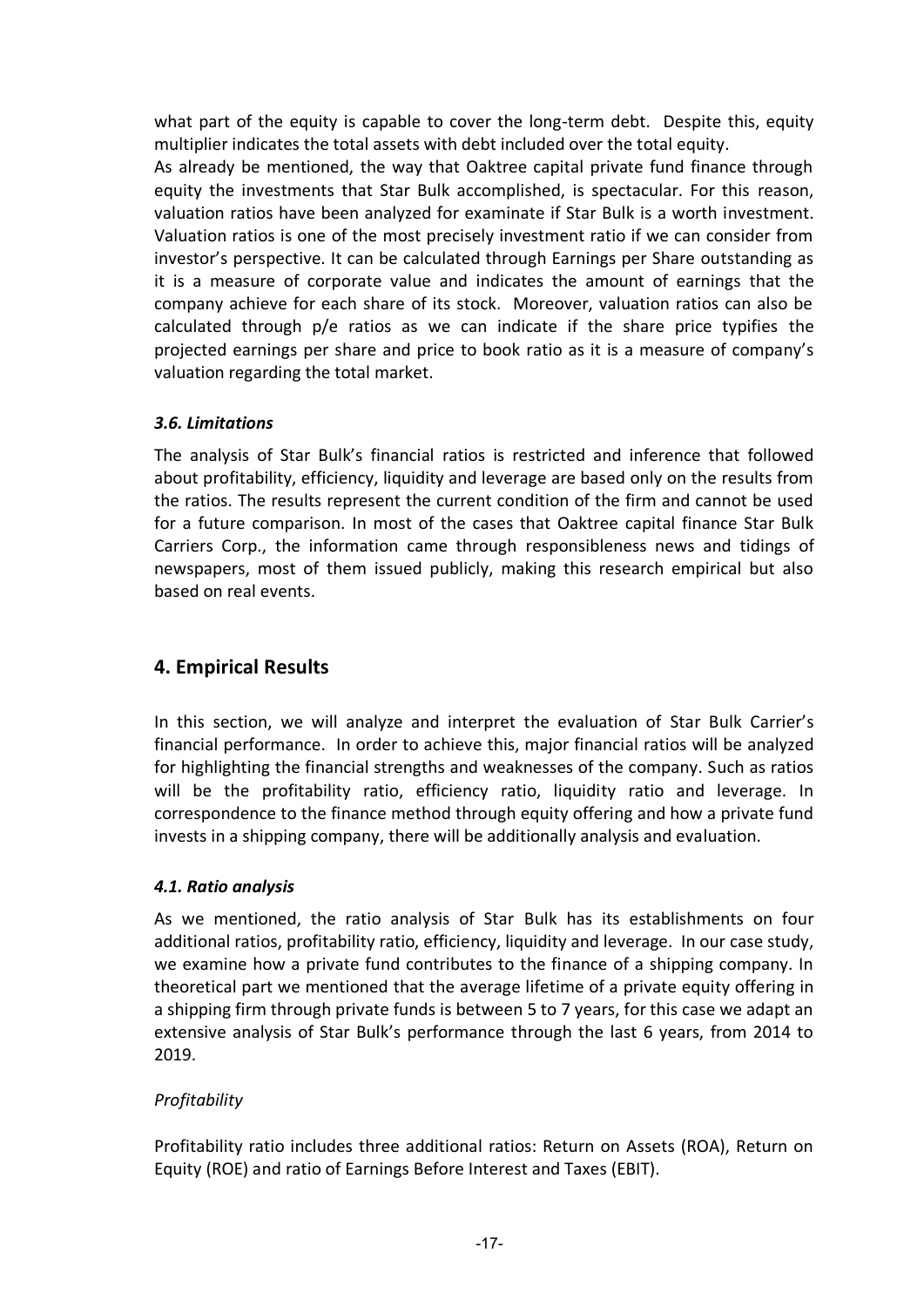ROA: calculated as Net income divided from the Total Assets of the fiscal year. ROE: calculated as Net Income divided by Shareholders Equity. EBIT Margin calculated as follows: Revenue in total for the fiscal year of the company divided by the EBITDA. Where EBITDA is equal with the sum of Net Profit plus Taxes plus Interest plus Depreciation and Amortization.



*Figure 2: Profitability Ratios – Source: Author' s calculations*

| <b>PROFITABILITY</b> |                                      |           |                       |           |        |        |  |
|----------------------|--------------------------------------|-----------|-----------------------|-----------|--------|--------|--|
| <b>YEAR</b>          | 2016<br>2018<br>2017<br>2015<br>2014 |           |                       |           |        |        |  |
| <b>R.O.E</b>         | $-0.0101$                            |           | $-0,4035$   $-0,1486$ | $-0,0089$ | 0,0384 | 0,0104 |  |
| R.O.A.               | $-0.0568$                            | $-0,2116$ | $\mid$ -0,0767        | $-0,0045$ | 0,0193 | 0,0051 |  |
| <b>EBIT</b>          | 3,582                                | 0,701     | 8,257                 | 2,732     | 6,943  | 14,287 |  |

*Table 1: Profitability -Source: Author's calculations*

As we can see from the table, from the year 2014 to 2017 there are negative percentages regarding R.O.E and R.O.A. because these years, the Shipping Market was facing the biggest recession. This crisis features the market with oversupply regarding vessels availability and decreasingly rate of demand and as a consequence, year by the year, the Net Incomes for the company were fluctuated negatively. We can see that ROA and ROE for the year 2014 were close to -0,1%, situation gets worsted for the year 2015 as they keep on decreasing, with 2016 to saw a little retrieval, with ROE -0,148% and ROA -0,076%. In year 2017 the market showed that it starts to recur but also with negative ROE -0,0089% and ROA -0,0045% but limited. The year 2018 was the total rebalanced period for the Shipping Market with the Net Income of the company returned to positive results, ROE to 0,038% and ROA to 0,019%. This continues and remains stable regarding positive percentages for the year 2019.

As far for the EBIT Margin, despite the fact that the company for the year 2014 had high earnings, the year 2015 was, as we told a very critical year for the total market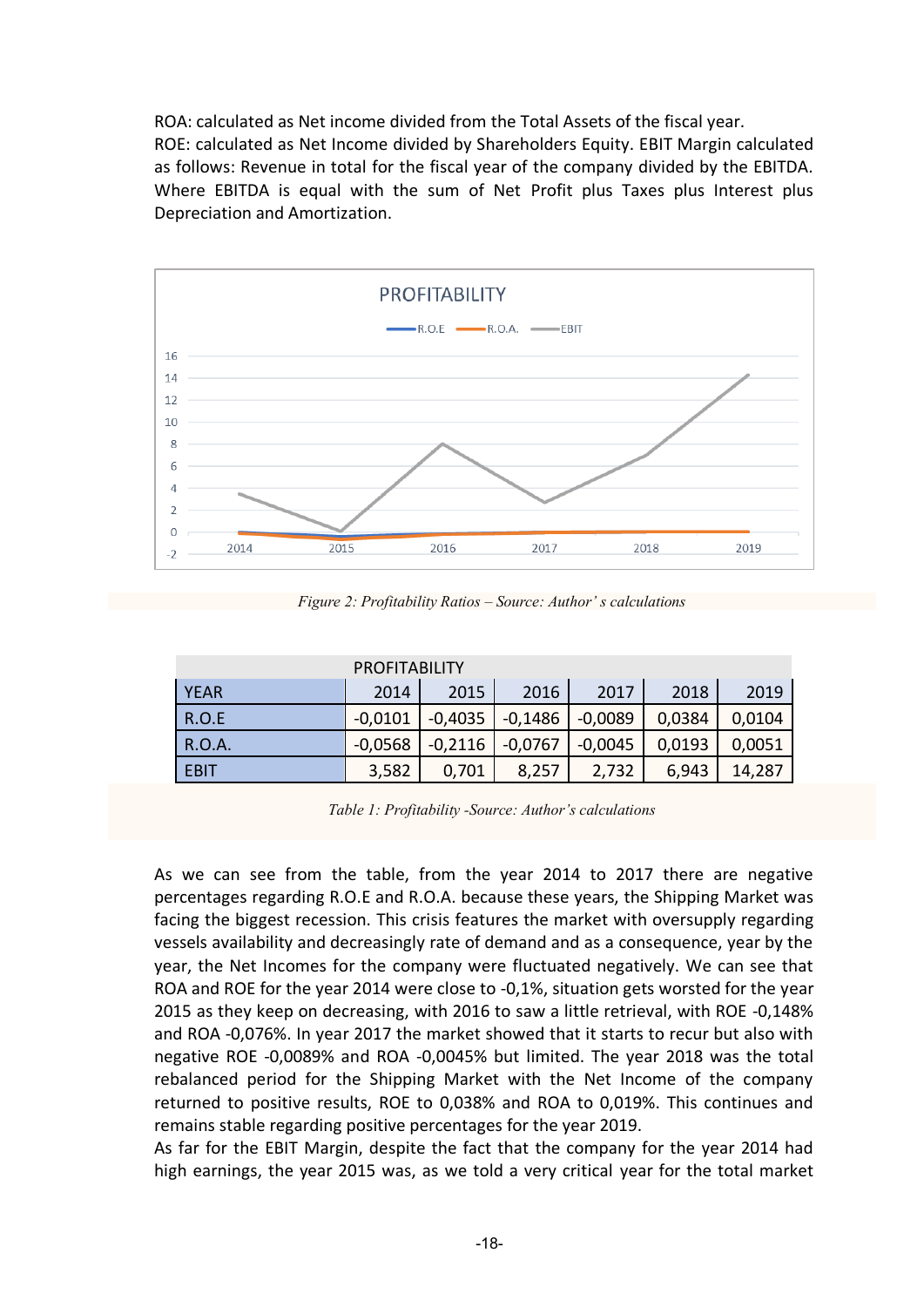but as Star Bulk continues to acquire companies of the same sector and their vessels, the services and the operations of the company were increased from year to year. As a consequence, the EBIT Margin highlights this activity and strategy of the company. The rest years EBIT Margin overate 100%, up to 270% for year 2017, 694% for 2018 and 1428% for 2019.

#### *Efficiency Ratios*

The efficiency of Star Bulk's financial performance illustrates a well efficient company with stable performance from year to year. We obtain three main parameters, as they can be considered the ratios that serve the expenses for the revenues that generated. Efficiency ratios are the return on revenue or the profit that the company generates. These are the Accounts Receivable turnover ratio, Inventory turnover ratio and Accounts payable turnover ratio. Among these, Accounts receivable days, days of inventory, payable days and cash cycle has also been calculated in order to indicate the way that the company manages cash flow and liabilities.

Inventory turnover ratio indicates the velocity of Star Bulk's management to turn inventories into cash and has been calculated as the Cost of Goods Sold divided by the Average Inventory. Accounts Receivables turnover ratio, as well, calculated through Net Income divided by the Average Accounts Receivable and Accounts Payable determined through the Total Supply Purchases divided by the Average Accounts Payable. Every amount has been deducted from consolidated balance sheet of Star Bulk's financial statement and from data that matched with Thomson/ EIKON database.



*Figure 3: Efficiency Ratios – Source: Author's calculations*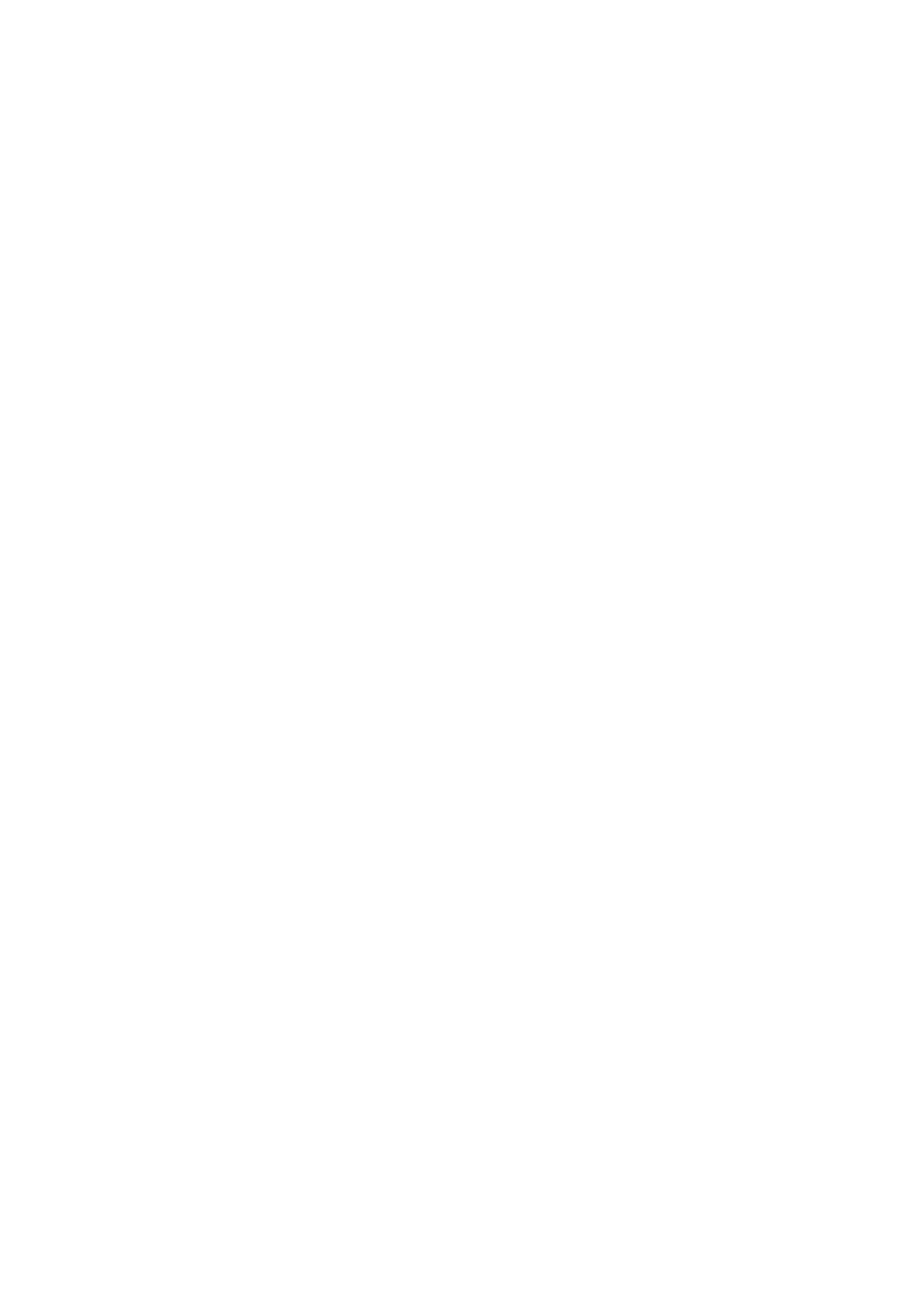| <b>EFFICIENCY</b>                                    |           |           |           |          |        |          |  |
|------------------------------------------------------|-----------|-----------|-----------|----------|--------|----------|--|
| <b>YEAR</b>                                          | 2014      | 2015      | 2016      | 2017     | 2018   | 2019     |  |
| ACCOUNTS RECEIVABLE TURNOVER                         |           |           |           |          |        |          |  |
| <b>RATIO</b>                                         | $-0,8383$ | $-25,701$ | $-13,147$ | $-0,628$ | 2,072  | $-0,345$ |  |
| <b>INVENTORIES TURNOVER RATIO</b>                    | 10,539    | 13,142    | 18,934    | 21,353   | 22,892 | 16,902   |  |
| <b>ACCOUNTS</b><br><b>TURNOVER</b><br><b>PAYABLE</b> |           |           |           |          |        |          |  |
| <b>RATIO</b>                                         | 12,738    | 16,772    | 30,389    | 44,477   | 42,691 | 26,517   |  |
| <b>ACCOUNTS RECEIVABLE DAYS</b>                      | 60,48     | 16,73     | 20,37     | 20,08    | 21,21  | 25,76    |  |
| <b>INVENTORIES DAYS</b>                              | 19,65     | 22,29     | 23,64     | 18,62    | 13,1   | 17,46    |  |
| <b>PAYABLE DAYS</b>                                  | 45,78     | 14,7      | 8,54      | 10,93    | 11,58  | 19,01    |  |
| <b>CASH CYCLE</b>                                    | 34,35     | 24,32     | 35,47     | 27,77    | 22,73  | 24,21    |  |

*Table 2: Efficiency -Source: Author's calculations*

Efficiency ratios from the table 2, indicates that the firm needs on average 27 days to collect its receivables from the customers. Despite the initial of this analysis fiscal year of 2016, where the receivable days reached to 60, the rest of the years are stable and on average of 20 days. Actually, this is worth to be mentioned regarding the sustainable relation with the customer's obligations to the company, as it gives the opportunity to the company to control the payments within less than a month. Inventories days also, are suitable and corresponding to receivable days, the company can turn the inventories into cash within 19 days.

Payable days on an average are close to 19 days. This means that the company has a well-established relation with its suppliers, before the expiration of the month, Star Bulk meet its obligations with them. With account receivable days to 60 and payable days to 45, 2014 was a volatile year regarding cash flow for the company but for the rest of the years Star Bulk shows that the liabilities regarding payments is priority and part of a respectful strategy for the company correspondence to its creditors.

The Cash Cycle indicates a crucial fact about how the company turned to be such efficient. Star Bulk needs on average 28 days to convert its investments, services and operations into inventories and income. There is a great balance of management of these cash received, as the company has 20 to 30 days (generally within a month) to sell its inventories, collect receivables and meet its obligations with payments and fees that always be concerned.

#### *Liquidity*

In the sector of liquidity great assumptions acreage. Liquidity, as the measure where the liquid assets of the company can fulfill its financial obligations, can be described by the examination of the Net Working Capital. Sufficient measure regarding the liquidity is the Current Ratio which refers to the ability of the company to pay its short-term obligations (within a year), taking under account total current assets and total current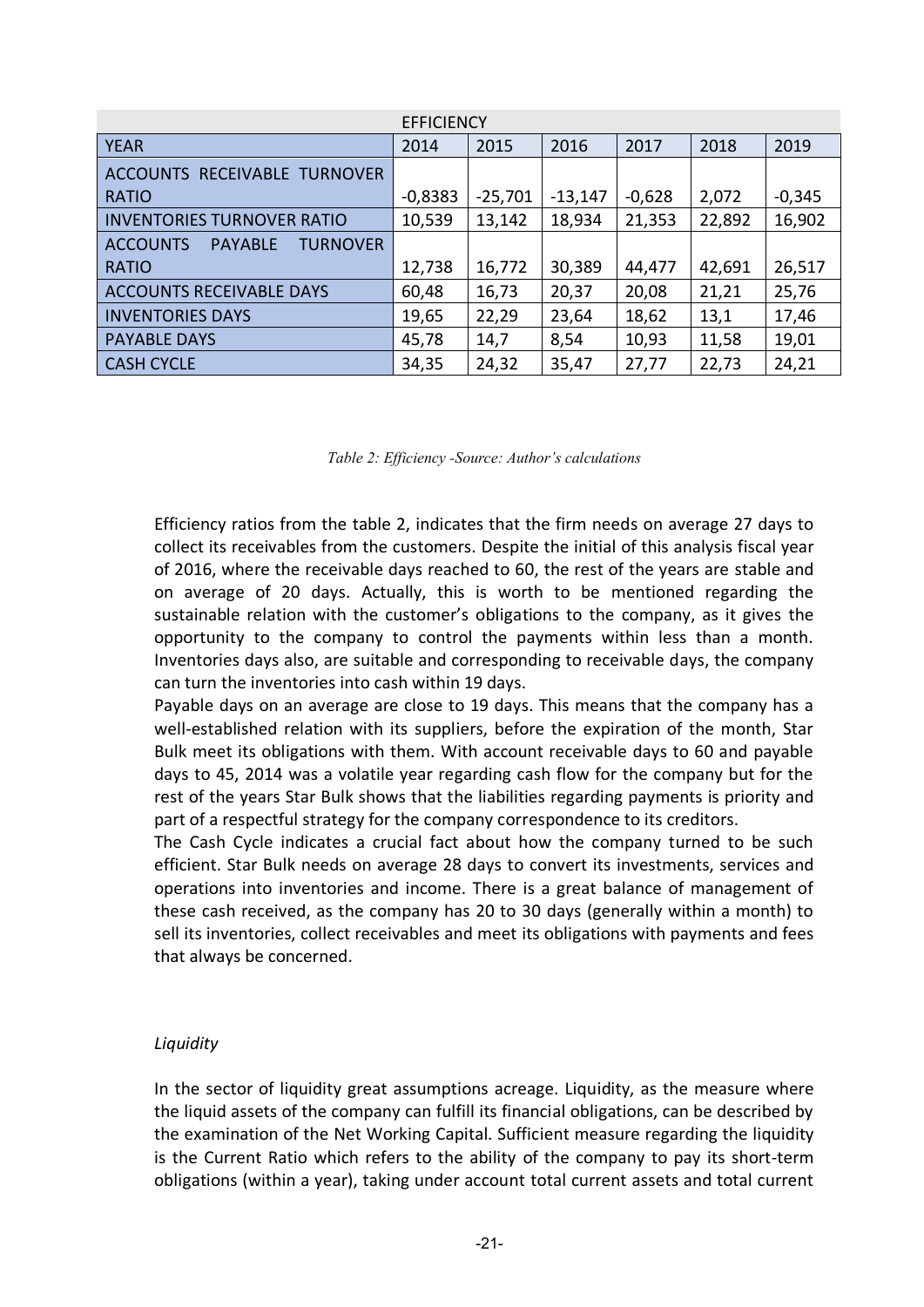liabilities of the company. For the same purpose another commonly indicator is the Quick Ratio, which also indicates the ability of the company to pay its short-term obligations, in correspondence to its current assets and excluding the inventories and any additional financing.



*Figure 4: Liquidity Ratios – Source: Author's calculations*

| <b>LIQUIDITY</b>                                                           |         |       |        |       |       |        |  |  |
|----------------------------------------------------------------------------|---------|-------|--------|-------|-------|--------|--|--|
| <b>YEAR</b><br>2019<br>2016<br>2017<br>2018<br>2014<br>2015                |         |       |        |       |       |        |  |  |
| <b>CURRENT RATIO</b><br>0,855<br>1,509<br>0,958<br>8,124<br>1,425<br>1,341 |         |       |        |       |       |        |  |  |
| <b>QUICK RATIO</b><br>0,691<br>0,856<br>7,608<br>1,424<br>1,218<br>1,337   |         |       |        |       |       |        |  |  |
| <b>WORKING</b><br><b>NET</b><br><b>CAPITAL</b>                             |         |       |        |       |       |        |  |  |
| (NWC)                                                                      | $-5768$ | 85109 | 200347 | 93352 | 76119 | -44889 |  |  |

*Table 3: Liquidity – Source: Author's calculations*

Correspondingly, Quick Ratio and Current Ratio has the same fluctuations and small gap between each volume. The year 2016 was a remarkably year if we consider that Star Bulk's liability of redeeming the contracts that signed from 2014 after acquiring Ocean Bulk Shipping and orders for new vessels were delivered, reached its maturity and made the company the biggest listed Dry Bulk Shipping Firm. Bigger assets (such as expanding current fleet) occur to bigger liabilities and this can be indicated from Current Ratio of 8.12 and Quick Ratio of 7.6. For the rest of these years the Current Ratio has an average rate of 1.22 and the Quick Ratio additionally 1.1. It is a fact that current assets are just above current liabilities but as we mentioned, from 2015 to 2017 the company was facing a market recession and it is observable that Star Bulk confronted and survived from this crisis. Star Bulk managed to meet its obligations through its current assets, without determining inventories as we can see from the Quick Ratio of 1,218 in year 2018. The fact that until 2019 the company continued to acquiring companies and keep on expanding its fleet, illustrates that total current assets did note overtake enough total current liabilities.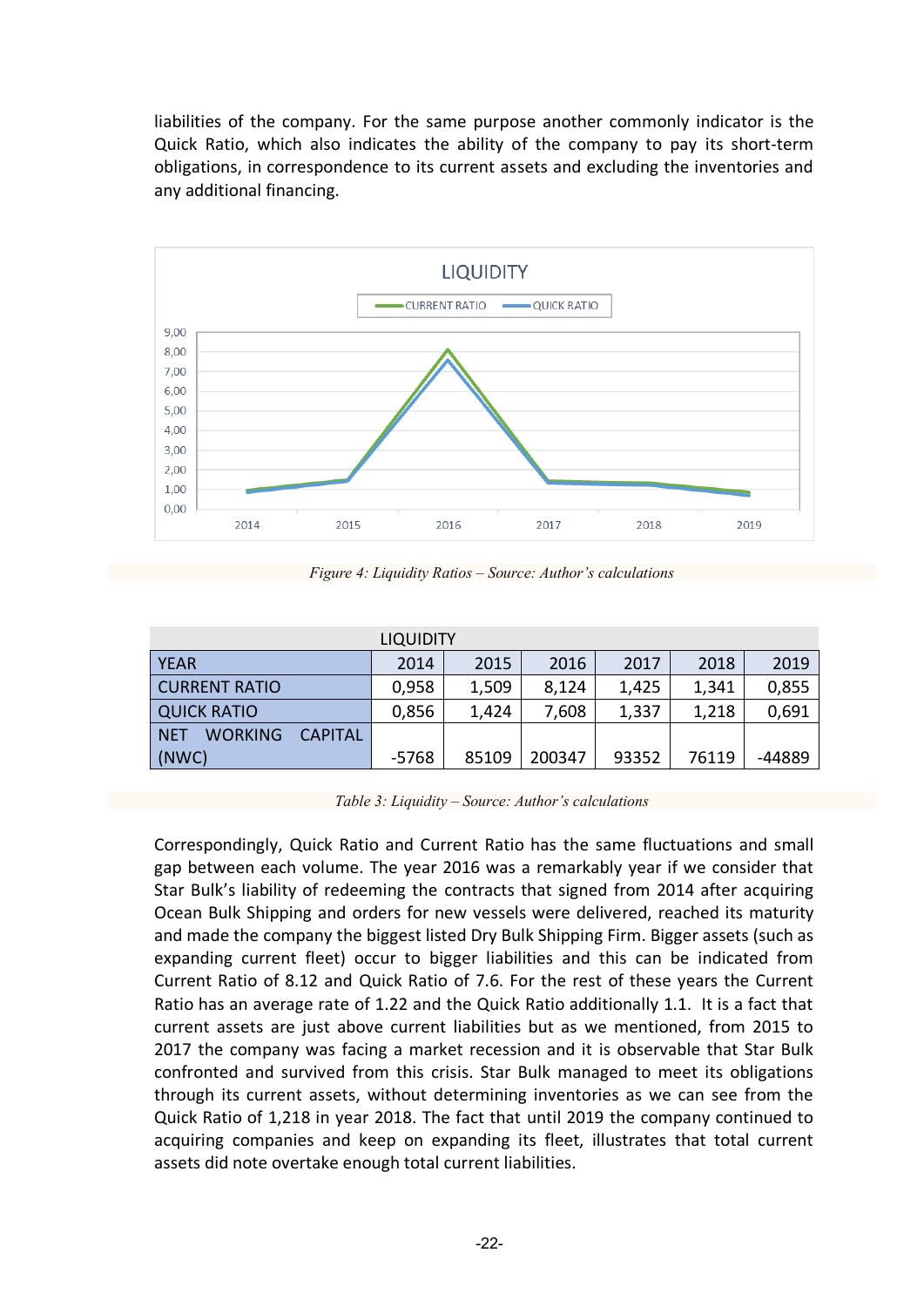#### *Leverage*

Leverage Ratio indicates how capable is the company to meet its financial obligations. Measurements of the leverage are the Debt-to-Equity ratio and equity multiplier and assumptions will follow in the case where Star Bulk can pay its liabilities through its debt or equity or both.



*Figure 5: Leverage Ratios -Source: Author's Calculations*

| LEVERAGE                                                    |       |       |       |       |       |       |  |
|-------------------------------------------------------------|-------|-------|-------|-------|-------|-------|--|
| 2016<br><b>YEAR</b><br>2014<br>2015<br>2017<br>2019<br>2018 |       |       |       |       |       |       |  |
| DEBT TO EQUITY RATIO                                        |       |       |       |       |       |       |  |
| (D/E)                                                       | 0,786 | 0,906 | 0,939 | 0,972 | 0,988 | 1,097 |  |
| <b>EQUITY MULTIPLIER</b>                                    | 0,116 | 0,222 | 0,22  | 0,287 | 0,196 | 0,172 |  |

*Table 4: Leverage- Source: Author's calculations*

As we can see from the Table 4 Debt to Equity Ratio has a higher rate than Equity multiplier. It can be observed that the Debt-to-Equity ratio has an increasingly tendency over the years, from 0.786 in year 2014 to 1.097 in year 2019. From year 2015 to 2018 the Debt-to-Equity Ratio is almost 1, determining the capability of the company to finance its investments through its equity and not by issuing debt. Equity multiplier performed stable tendency among the years and between 0,116 in year 2014 to 0,287, the highest, in year 2017, indicating that the company prefer to issue funds through its equity offering by its shareholders. A common figure from both indicators is that Star Bulk's financial management focus on finance its activities from equity than debt.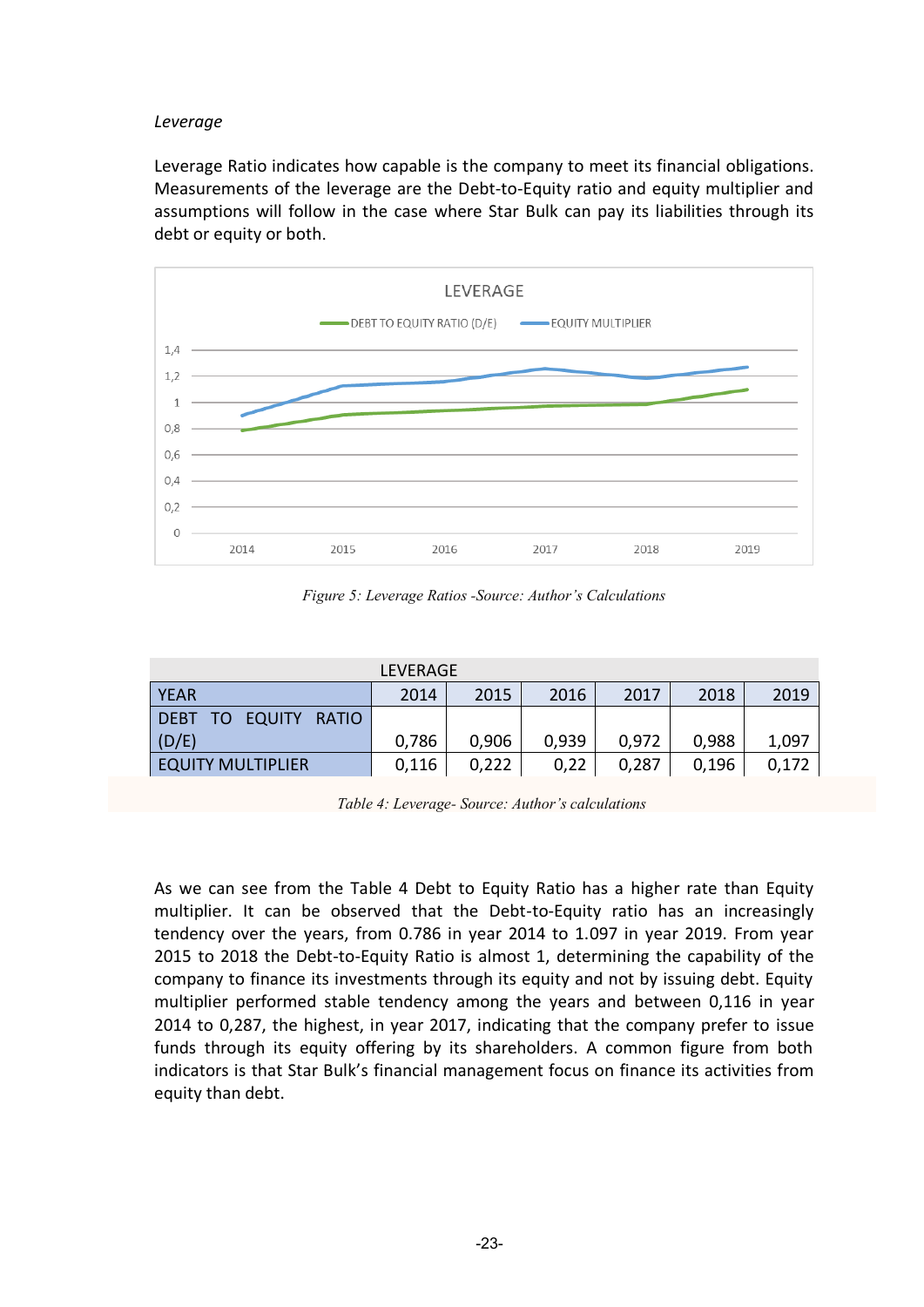#### *Investment Ratios*

In this section we will evaluate how attractive Star Bulk was for its investors from 2014 to 2019. Investment ratios are financial tools that assist investors to make decisions regarding an investment opportunity.



*Figure 6: Stock Price of Star Bulk from year 2014 to 2019 in comparison to Book Value – Source: Author's calculations*



*Figure 7: Investment Ratios, E/S comparable to P/Book Value- Source: Author's calculations*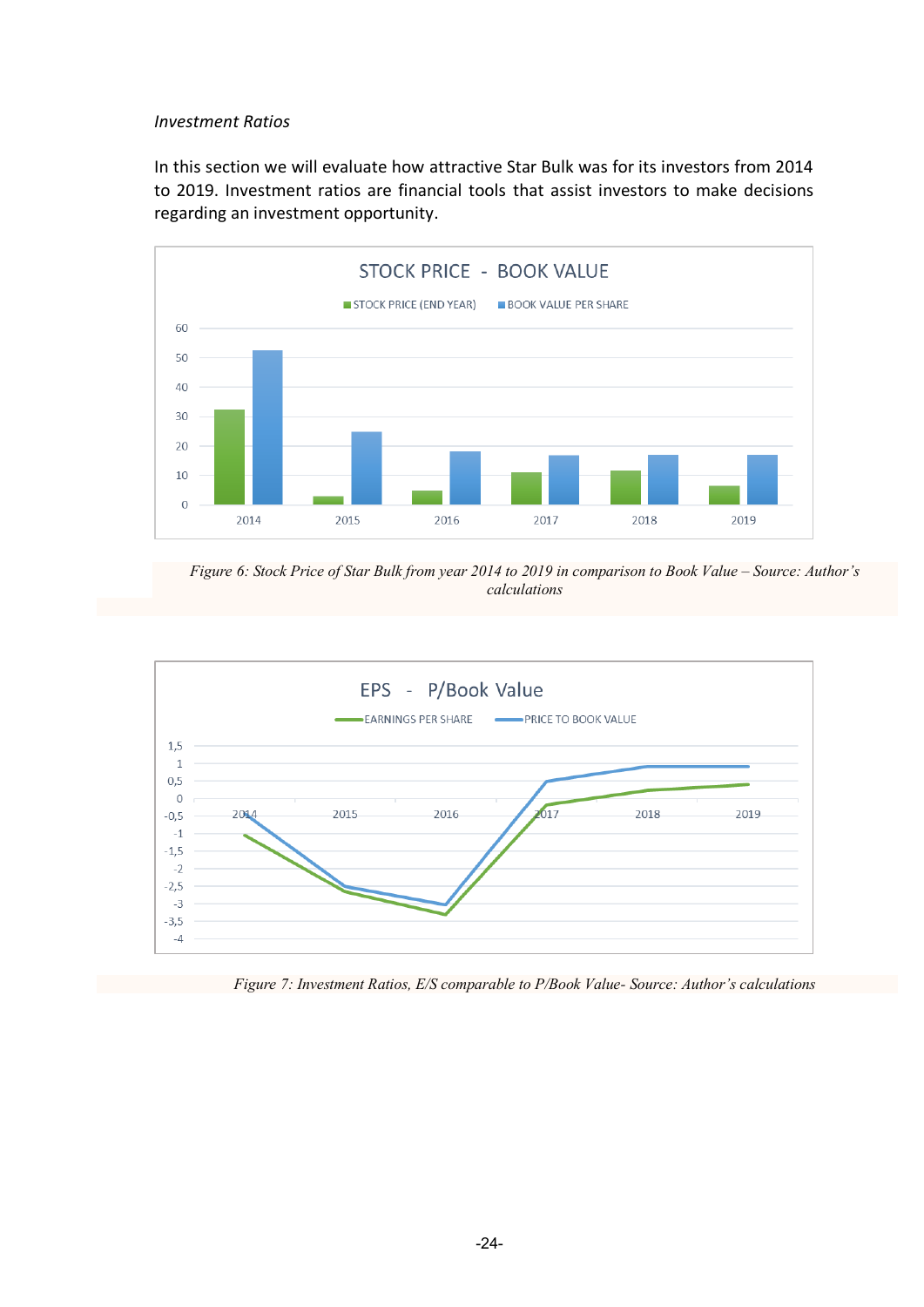| <b>INVESTMENT RATIOS</b>             |                                                        |      |       |       |       |      |  |  |  |
|--------------------------------------|--------------------------------------------------------|------|-------|-------|-------|------|--|--|--|
| <b>YEAR</b>                          | 2019<br>2014<br>2016<br>2018<br>2015<br>2017           |      |       |       |       |      |  |  |  |
| <b>STOCK</b><br><b>PRICE</b><br>(END |                                                        |      |       |       |       |      |  |  |  |
| YEAR)                                | 2,99<br>32,46<br>11,51<br>5,06<br>11,14<br>6,6         |      |       |       |       |      |  |  |  |
| <b>EARNINGS PER SHARE</b>            | 0,4<br>$-1,05$<br>$-3,3$<br>$-2,65$<br>$-0,17$<br>0,24 |      |       |       |       |      |  |  |  |
| P/E RATIO                            | 0                                                      | 0    | 0     | 0     | 47,96 | 16,5 |  |  |  |
| <b>PER</b><br><b>BOOK</b><br>VALUE   |                                                        |      |       |       |       |      |  |  |  |
| <b>SHARE</b>                         | 52,74                                                  | 24,8 | 18,32 | 16,96 | 17,1  | 17,1 |  |  |  |
| PRICE TO BOOK VALUE                  | 0,62                                                   | 0,15 | 0,28  | 0,66  | 0,67  | 0,51 |  |  |  |

*Table 5: Investment Ratios – Source: Author's calculations*

We can observe that the EPS for Star Bulk from the year 2014 to 2017 were negative due to the market recession of these years. From 2014 to 2016 the EPS decreased tremendously due to the lack of earnings for the company that caused from shipping market's crisis. However, from year 2017 the company showed to recur and reached - 0,17 in EPS. From year 2018 the EPS were positive, at 0,24 and by 2019 EPS almost increased twice, up to 0,40, presenting the company as profitable. This higher EPS for the last years is a noticeable fact for the investors that are willing to pay more for company's shares.

P/E ratio as a relative measure regarding company's earnings did not performed from years 2014 to 2017, as EPS were negative. Nevertheless, from 2018 where Star Bulk has a lot of earnings, the P/E ratio, as a related indicator to company's share price to its earnings per share, showed a value of 47,96. At this time, company's investors expect high growth rates in the future. In addition, in 2019, the P/E ratio decreased to 16.5 but continued to describe investor's behavior and expectations in more logical way.

A markedness figure regarding P/Book Value rate is that the rates among all the years are under 1. This fact can be considered by the investors as a worth to be noticed company, a potential investment, with a stable course and sustainable financial activity.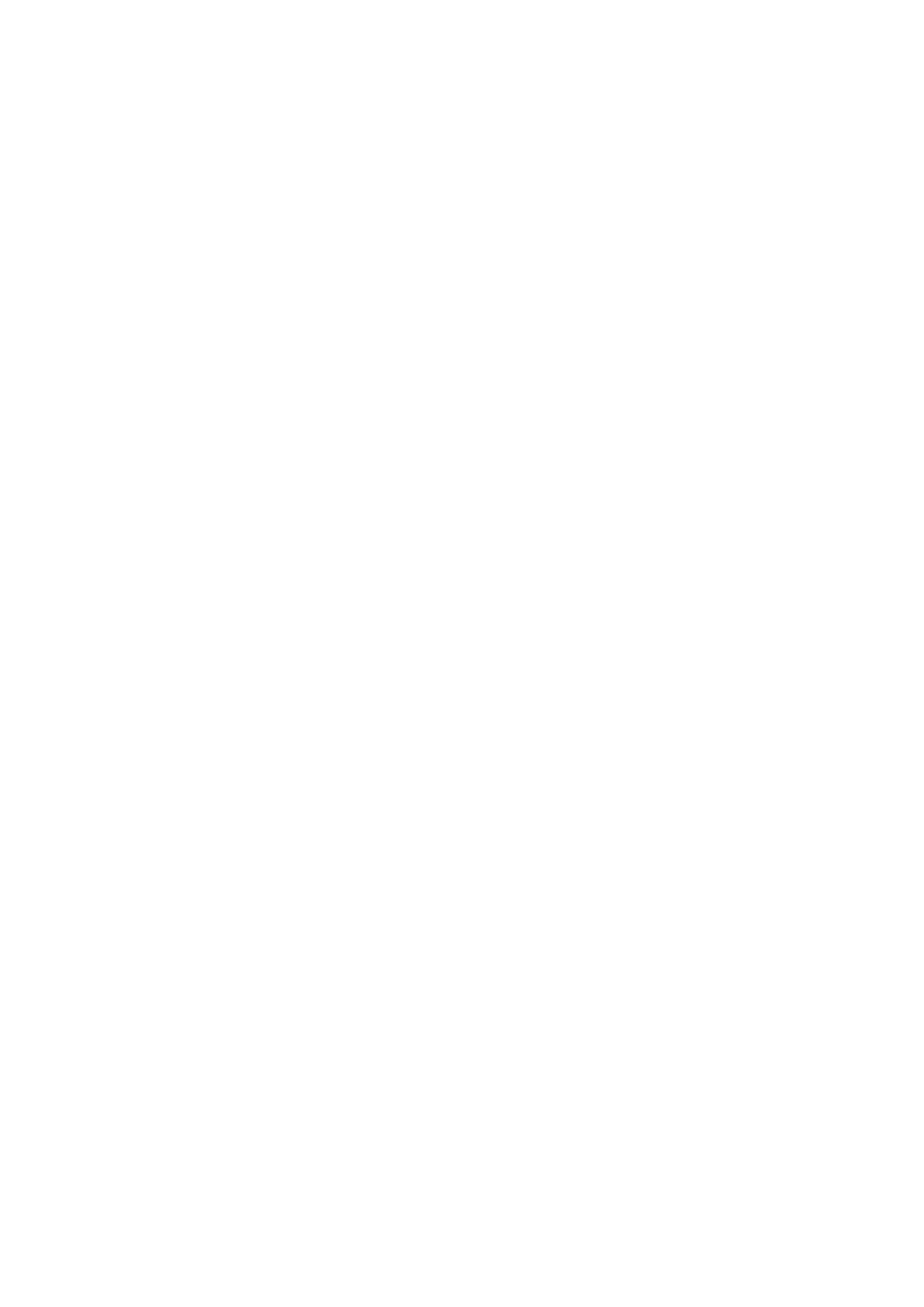# <span id="page-32-0"></span>**Conclusions**

The purpose of this dissertation was to analyse the fact that private equity funds are more likely to finance shipping firms than past years. After the global economy crisis in 2008, banks and financial institutions failed to finance shipping firms properly and market changed completely. The recession that follows the upcoming years turn out many challenges that has been occur and shipping firms must face with. In the meantime, banks confine liquidity, while shipping companies require more capital as they must confront with low freight rates, enormous operational costs and overaged fleets.

The market recession in 2015, where banks withdraw finance and loans, made the shipping companies to look for alternative resources. Private equity funds and investment groups are more likely to be draw by this kind of investment opportunities. For this reason, we focused on the prepossessing case study of Star Bulk Carriers Corp and Oaktree Capital.

From one side a well-operated company, one of the leaders of dry bulk market with extensive course through the years, with a great financial performance for the last years. An honourable ship owner, Petros Papas who took out the company from the tempest of shipping market crisis and by acquiring companies established Star Bulk as one of the biggest dry bulk shipping companies regarding its fleet. On the other side, Oaktree Capital Management a well-known private equity management group, with a plead of investors who are strictly connected with fund's policy, obtaining part of the control (through the board of directors) of the company, offering a diversified portfolio and maintaining low exposure to risks.

The collective data derived from Star Bulk's annual reports. Profitability ratios interpreted that there are enough profits to fulfilled the demands and the investment opportunities for these years, such as acquisitions, which shipping company priorities and finalized. Liquidity ratio on other side, indicated that the company has enough liquidity to offer for its financial activities or in cases that sometime it may need to pay dividends to the shareholders. Efficiency ratios illustrated how capable is the directors of the company to manage efficiently assets or liabilities. The way that equity funds can be compared to the finance of shipping firm's activities can be leveraged and leverage ratio indicated this.

Investment ratios through valuation ratios indicated that Star Bulk is a stable company to invest, with growth opportunities from year to year, if we take into account the strategy and the performance of the company since 2018.

Likewise, from investors point of view, Star Bulk is a company familiar with the new trends and regulations. Even if its depreciation regarding its fleet may be risky, the company support its policy of keeping a vessel for at least 8 years. Part of its fleet is eco-friendly new vessels with low exposure to environmental infection, so we can locate a great future for the company. This dissertation ensures that Star Bulk is a powerful key player in dry bulk services and in a period of augmentative trending of the shipping market, can offer diversification in their portfolio.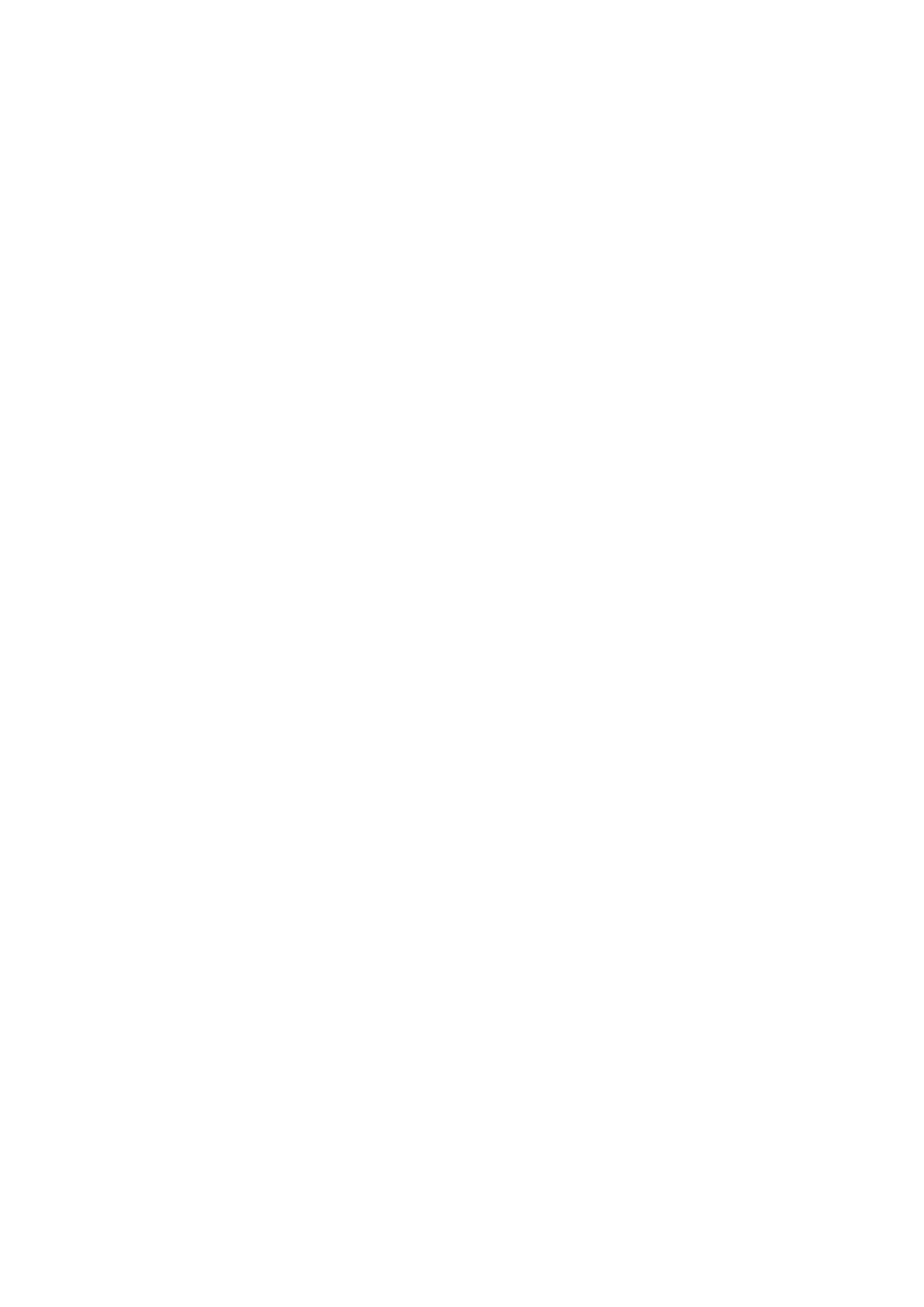# <span id="page-34-0"></span>**Bibliography**

Wayne K. Talley (2012). *The Blackwell companion to maritime economics. Iron trade flows, Steel trade flows (pp72- 77), Shipping business model archetypes (pp269),* London, UK.

David P. Stowel (2010). An introduction to investment banks, hedge funds and private equity: the new paradigm. *Financings (pp41-62), Mergers and Acquisitions (pp63). Private equity impact on corporations (pp325), Private equity issues and opportunities (pp361), Hedge fund investment strategies* (p219), London, UK.

Douglas Cumming (2013). *Venture capital and private equity contracting: an international perspective.* Florida, US

Douglas Cumming (2009). *Private Equity: fund types, risks and returns, and regulation*. Florida, US

Phillip Pangalos (2012) *Shipping: can Greece maintain global dominance. Retrieved from a conference*. Athens, Greece

Peter Brodie (1999) *Commercial shipping handbook*. Dunfermline, UK

Gelina Harlaftis (1995). *A history of Greek owned shipping: the making of international tramp fleet, 1830 to the present day*. Piraeus, Greece

Costas Grammenos (2010) 2nd edition. *The Handbook of Maritime Economics and Business. PART 3-Economics of shipping market and shipping cycles (p180). PART 4- Economics of Shipping Sectors(p318). PART 9 – Shipping Investment, Finance and Stategy (p709).* London, UK

Manolis Kavussanos, Ilias Visvikis (2016). *The International Handbook of Shipping Finance: Theory and Practice. Overview of shipping finance (pp 71-104).* Malmo Sweeden

Hübner, J. H. (2016). *Shipping markets and their economic drivers. In the International Handbook of Shipping Finance* (pp. 8-39)

Orestis Schinas, Garsten Grau, Max Johns (2015). *HSBA Handbook on Ship Finance. The German KG system (p. 710), Equity Capital Market in shipping* (p.88)

Modigliani, Franco, and Merton H. Miller (1958), "*The Cost of Capital, Corporation Finance and the Theory of Investment,"* American Economic Review 48(3), (pp 261-297)

Theodoros Siripoulos, Michalel Tsartsaronis (2011) "*Maritime Policy & Management: The flag ship journal of international shipping and port research"-* "The corporate governance model of the shipping firms: Financial performance implications". Chios, Greece

D. Gavalas, Th.Siriopoulos (2016) *"Exploring the Cyclical Stance of the Shipping Market: Introducing the Shipping climate tracer"* International Journal of Transport Economics. Chios, Greece

D. Gavalas, Th. Siriopoulos (2014) "*An Integrated Credit Rating and Loan Quality Model: Application to Bank Shipping Finance"* -Maritime Policy and Management. Chios, Greece

Star Bulk Carriers Corp. ANNUAL REPORT (2014) – Retrieved fro[m https://www.starbulk.com/gr/en/annual-reports/](https://www.starbulk.com/gr/en/annual-reports/) Star Bulk Carriers Corp. ANNUAL REPORT (2015) – Retrieved fro[m https://www.starbulk.com/gr/en/annual-reports/](https://www.starbulk.com/gr/en/annual-reports/) Star Bulk Carriers Corp. ANNUAL REPORT (2016) – Retrieved fro[m https://www.starbulk.com/gr/en/annual-reports/](https://www.starbulk.com/gr/en/annual-reports/) Star Bulk Carriers Corp. ANNUAL REPORT (2017) – Retrieved fro[m https://www.starbulk.com/gr/en/annual-reports/](https://www.starbulk.com/gr/en/annual-reports/) Star Bulk Carriers Corp. ANNUAL REPORT (2018) – Retrieved fro[m https://www.starbulk.com/gr/en/annual-reports/](https://www.starbulk.com/gr/en/annual-reports/) Star Bulk Carriers Corp. ANNUAL REPORT (2019) – Retrieved fro[m https://www.starbulk.com/gr/en/annual-reports/](https://www.starbulk.com/gr/en/annual-reports/)

Th. Syriopoulos (2007). "*Financing Greek Shipping Modern Instruments Methods and Markets*"-Chapter 6. (pp.171- 219) Piraeus, Greece

Martin Stopford (2009) *Maritime Economics, 3rd edition, chapter 9 - Shipping Market Cycles*. London, UK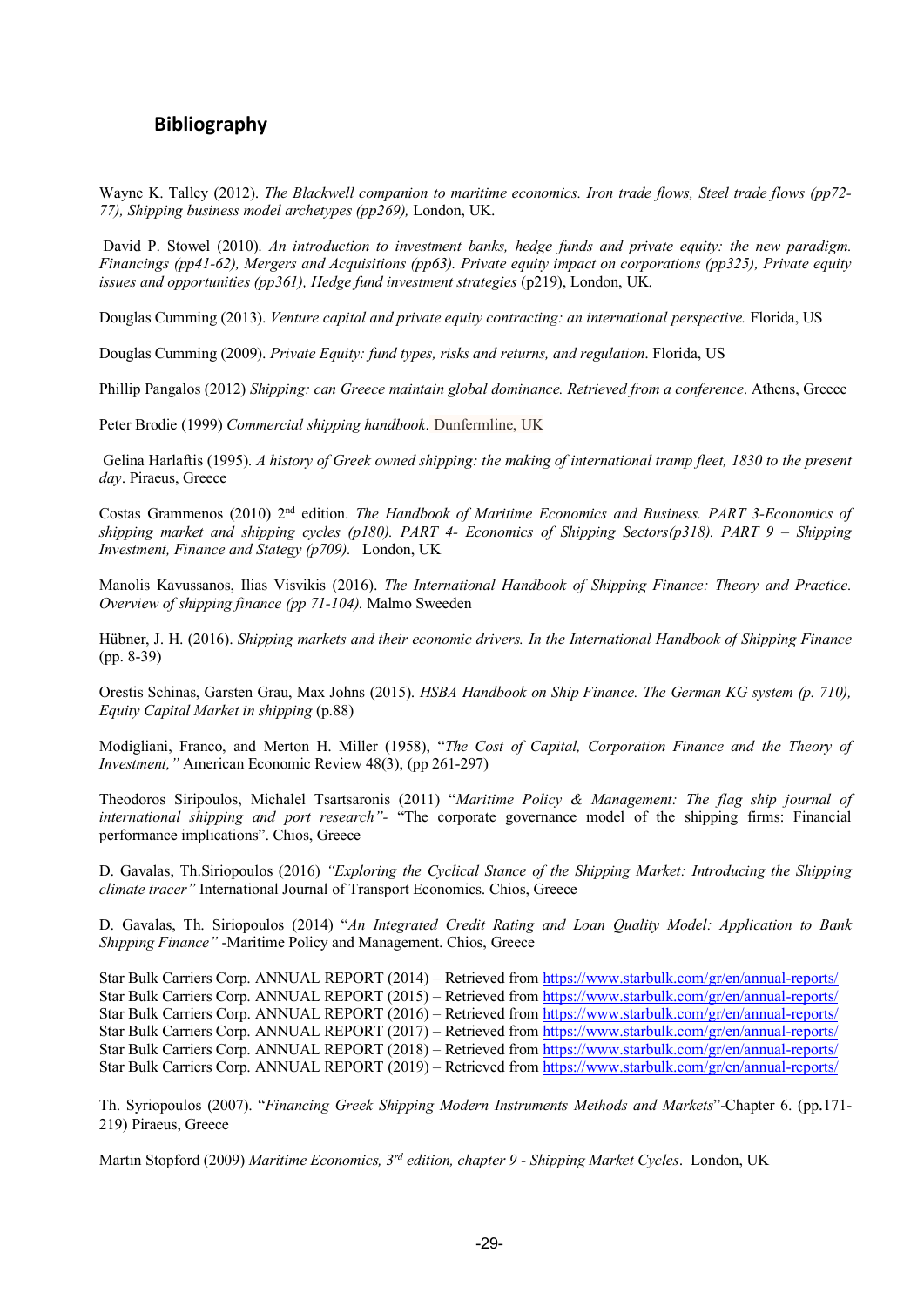Xu, J. J., Yip, T. L., & Marlow, P. B. (2011). *The dynamics between freight volatility and fleet size growth in dry bulk shipping markets.*

Atrill P. and McLaney E. (2008), *"Accounting and Finance for non-specialists", Pearson Education Limited, 6th Edition.* Edinburgh.

Elliot B. and Elliot J. (2006), "*Financial Accounting, Reporting and Analysis*", Pearson Education Limited, 2nd Edition, Edinburgh,

Accountings Explained, Accessed on September 2020 [http://accountingexplained.com/financial/ratios/advantages](http://accountingexplained.com/financial/ratios/advantages-limitations)[limitations](http://accountingexplained.com/financial/ratios/advantages-limitations)

Accounting Tools Website, Accessed on September 2020 [http://www.accountingtools.com/questions-and-answers/what](http://www.accountingtools.com/questions-and-answers/what-are-the-limitations-of-ratio-analysis.html)[are-the-limitations-of-ratio-analysis.html](http://www.accountingtools.com/questions-and-answers/what-are-the-limitations-of-ratio-analysis.html)

Investopedia Website, Accessed on March 2020 [http://www.investopedia.com/exam-guide/cfa-level-1/financial](http://www.investopedia.com/exam-guide/cfa-level-1/financial-ratios/uses-limitations-ratios.asp)[ratios/uses-limitations-ratios.asp](http://www.investopedia.com/exam-guide/cfa-level-1/financial-ratios/uses-limitations-ratios.asp)

Naftemporiki 2014 - *Star Bulk creates a ship-Colossus of over 103dry bulk vessels*- from the newspaper on 24 August 2014 Naftemboriki, Athens, Greece

Marinos Mastorakis, Costas Siriopoulos (2011), "*Financial Characteristics of Companies Audited by Large Audit Firms" - CESAL -* 9th International Conference on Enterprise Systems, Accounting and Logistics, Research Development Session*.* Crete, Greece

Athanasios Pallis, Ioannis Theotokas (2007), Maritime Transport: *The Greek Paradigm - Chapter 3 On Top of World Shipping: Greek Shipping Companies'* Organization and Management (p63-93). Chios, Greece

Alexandros Goulielmos (2019), Forecasting the Next Dry Cargo Shipping Depression beyond 2018, Retrieved from Scientific Research-Open Access. Department of Maritime Studies, Faculty of Maritime and Industrial Studies, University of Piraeus, Piraeus, Greece

Nedal Al-Fayoumi (2019), *Applied Economic Letters, The banking sector, stress and financial crisis: symmetric and asymmetric analysis*. Jordan

Sven Anders, Aaron Sanchez (2016), *Shipping and Private Equity, Master Thesis in Finance & Energy, Natural Resources and the Environment,* Norwegian School of Economics. Bergen, Norway

Thorsten Hens, Kremena Bachmann (2008*), Behavioral Finance for Private Banking*, chapter 3 Behavioral Biases. Sussex, UK

Marina Maniati, Evaggelos Sampracos (2017), *Measuring the Technical Efficiency for the Shipping Banks—An Approach Using Data Envelopment Analys*is. University of Embu.

Mantalis, Lemonakis, Garefalakis, Vassakis (2015*). Relationship between efficiency and ship class of Greekowned shipping companies, listed on the NYSE*. 4th International Symposium & 26th National Conference on Operational Research. Chania, Greece

Soren Pico (2018) "*Oaktree picks up large stake in ship management company"* article retrieved from shippingwatch.com